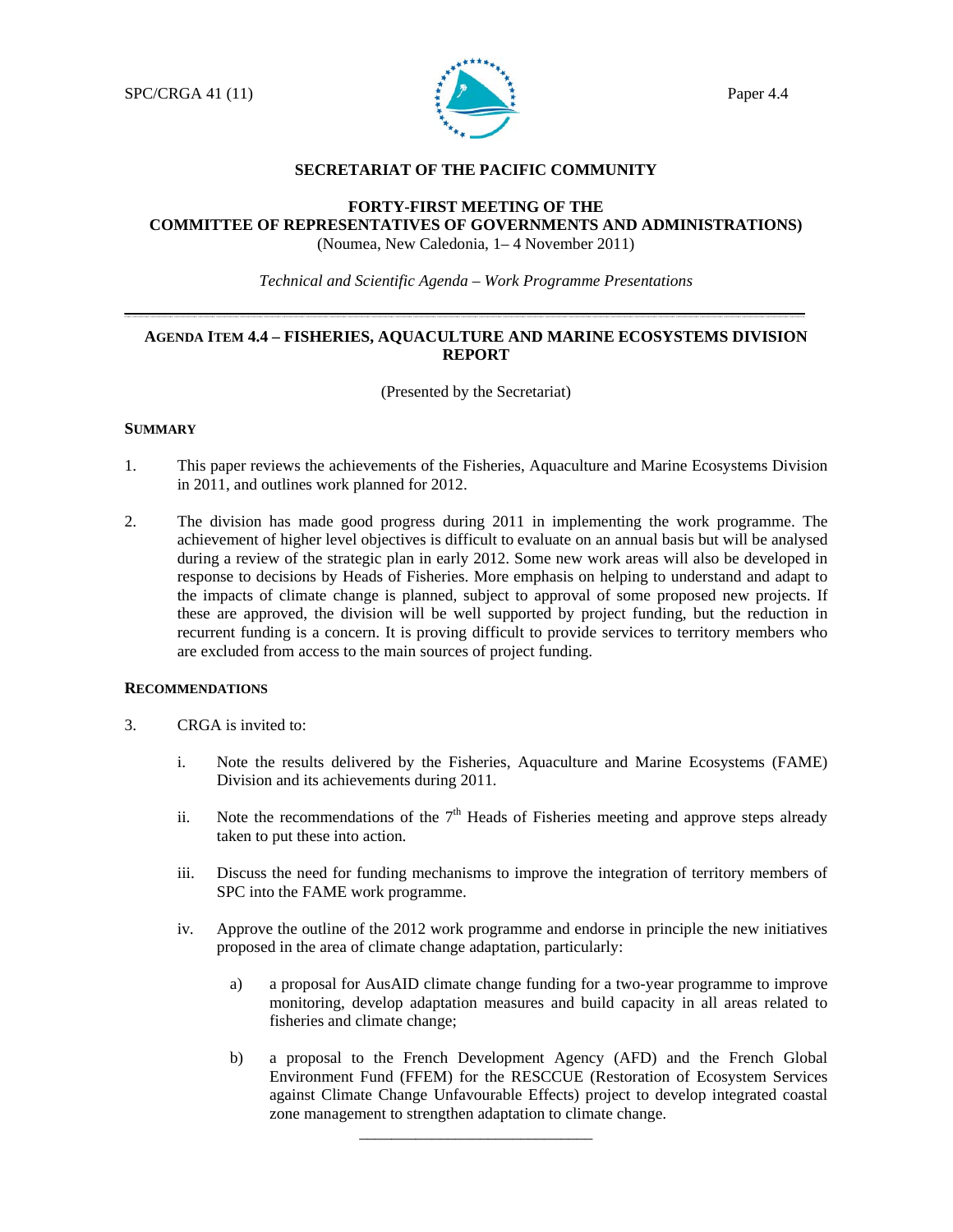# **FISHERIES, AQUACULTURE AND MARINE ECOSYSTEMS DIVISION**

## **PURPOSE**

1. This paper reviews the achievements of the Fisheries, Aquaculture and Marine Ecosystems Division in 2011, and outlines work planned for 2012. The division held its seventh biennial full Heads of Fisheries meeting (HoF7) in March 2011, which provided direction for some new initiatives. The paper presents the main recommendations of HoF7 for CRGA approval.

## **PRESENTATION OF THE DIVISION**

- 2. The division consists of two programmes: the Oceanic Fisheries Programme (OFP) and the Coastal Fisheries Programme (CFP). The Director's Office provides oversight and support for both programmes.
- 3. The goal of the division is **the sustainable management of the marine resources of the Pacific Islands region for economic growth, food security and environmental conservation**.
- 4. The goals of the coastal and oceanic programmes are respectively:

## **Pacific Island countries and territories (PICTs)**; and **management of fisheries exploiting the region's resources of tuna, billfish and related species for economic and ecological sustainability using the best available scientific information**.

- 5. The work that contributes to the achievement of these goals during 2011 is reported in Annex 2 by objective and result area. This will be updated at the end of the year and will form the basis of the division's annual report, which will be published after the end of the programme year on December 31.
- 6. Annex 1 contains the summary of results by country, providing an update on progress in implementing the fisheries sector part of the various joint country strategies, as well as resources (funding and staff time) expended.

### *Finance*

l

7. The revised budget for the division for 2011 was 13,016,300 CFP units (equivalent to approximately USD 15 million at current exchange rates). The breakdown between the two programmes and the Director's office (which includes some projects which are implemented by both programmes) is shown in table 1.

|           | <b>Director</b>        | OFP       | <b>CFP</b> | <b>Division</b> |
|-----------|------------------------|-----------|------------|-----------------|
| Recurrent | 540,600                | 1.156.200 | 1.295.600  | 2.992.400       |
| Project   | 1.717.600 <sup>1</sup> | 6.050.100 | 2.256.200  | 10.023.900      |
| Total     | 2.258.200              | 7,206,300 | 3,551,800  | 13,016,300      |

<sup>&</sup>lt;sup>1</sup> Includes CRISP (Coral Reef Initiatives for the Pacific) and DevFish 2 (Development of Sustainable Tuna Fisheries in Pacific ACP Countries – Phase II) projects for which the Director has administrative oversight.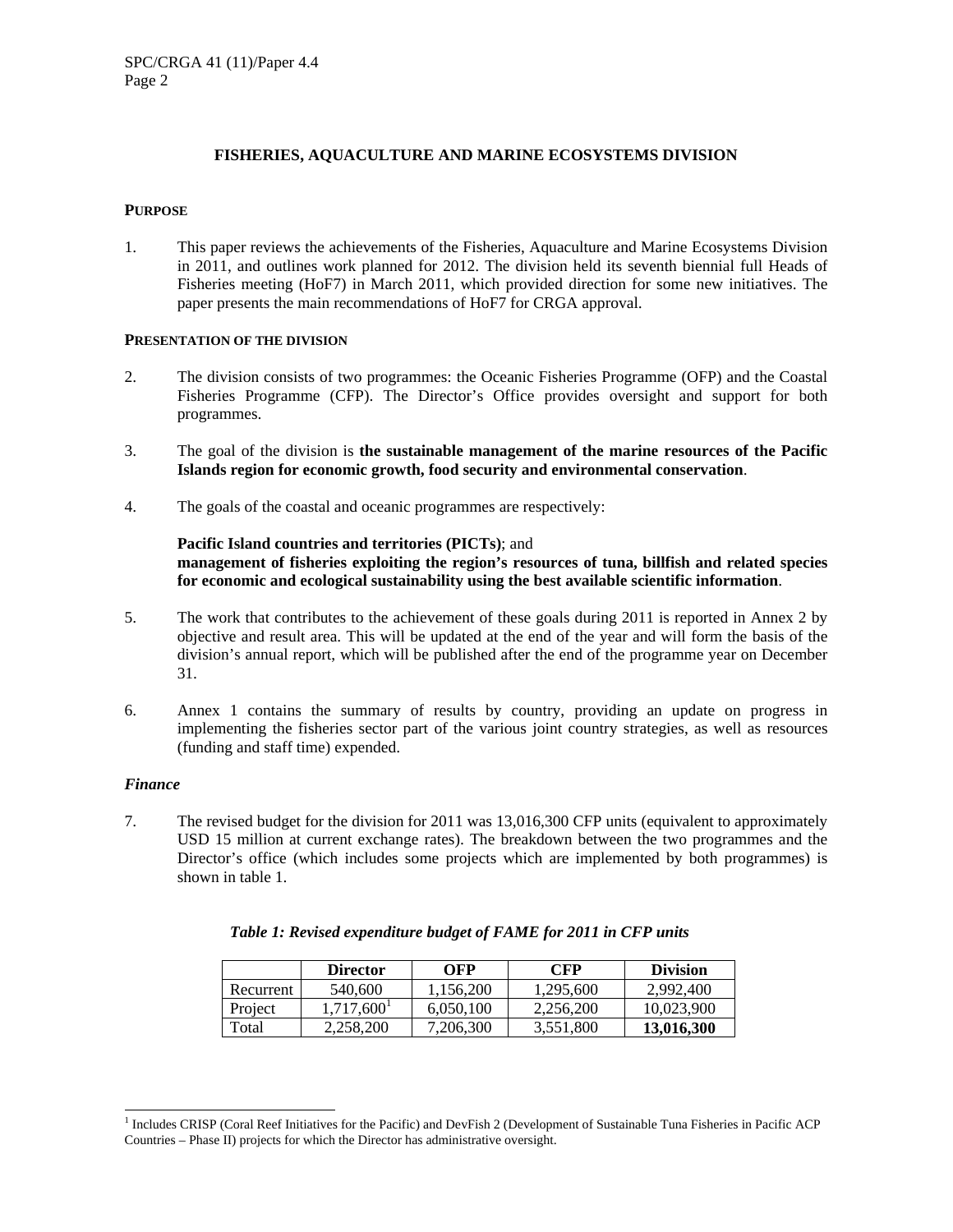- 8. Project funding was boosted by the approval of several projects in late 2010 and early 2011 (as foreseen in last year's report to CRGA), while recurrent funding was reduced by 8% when the budget was revised as a result of cuts in SPC programme funding.
- 9. Although total funding is at a higher level than in previous years, the cut in programme funding puts the division in the paradoxical position of having to leave key programme-funded positions vacant (they were programme funded precisely because this was thought to be a sustainable source of finance) and also causes difficulty in delivering services to some members, as much of the project funding is restricted to support for members of the African Caribbean and Pacific Group of States (ACP). This is discussed further below.

# *Staffing*

10. As at the end of September, the division has 86 staff, of whom 34 are female (40%). The breakdown is shown in table 2.

|                | <b>Director's Office</b> | WFP | `FP | <b>Total</b> |
|----------------|--------------------------|-----|-----|--------------|
| Professional   |                          |     |     | 49           |
| Technical      |                          |     |     |              |
| Administrative |                          |     |     |              |
| Combined       |                          |     |     |              |

*Table 2: Staffing of FAME as at September 2011* 

- 11. Staffing levels have increased since 2009, with more professional (internationally recruited) and considerably more technical staff employed. The increase in technical staff reflects the recruitment of additional data control technicians, currently on short-term contracts, to enter oceanic fisheries data, particularly data collected by observers. The number of administrative staff has been reduced by one.
- 12. Nineteen nationalities are now represented among the professional staff, and 16 of the 49 posts are held by nationals of Pacific Island countries. The number and proportion of both Pacific Island and female professional staff employed by the division has increased since last year. As in previous years, there are technical staff seconded to national fisheries administrations (of New Caledonia, French Polynesia, Solomon Islands and Federated States of Micronesia [FSM]). The division continues to take a cautious approach to decentralisation of staff. In 2010 one professional position was placed in each of the Suva and Pohnpei offices, and before the end of 2011 they will be joined by two new professional staff (working in aquaculture enterprise development and observer training) based in Suva. In addition, two data control technicians have been recruited to work in the Pohnpei office.

# **PROGRESS TOWARDS ACHIEVING STRATEGIC PLAN OBJECTIVES**

13. A statement of work under each strategic plan objective and result area is provided as Annex 3, which details progress in implementing the work plan for 2011. This section therefore just highlights some of the main results to date in support of the objectives of each programme.

 $\overline{a}$ 

<sup>&</sup>lt;sup>2</sup> Includes one person replacing an officer on maternity leave.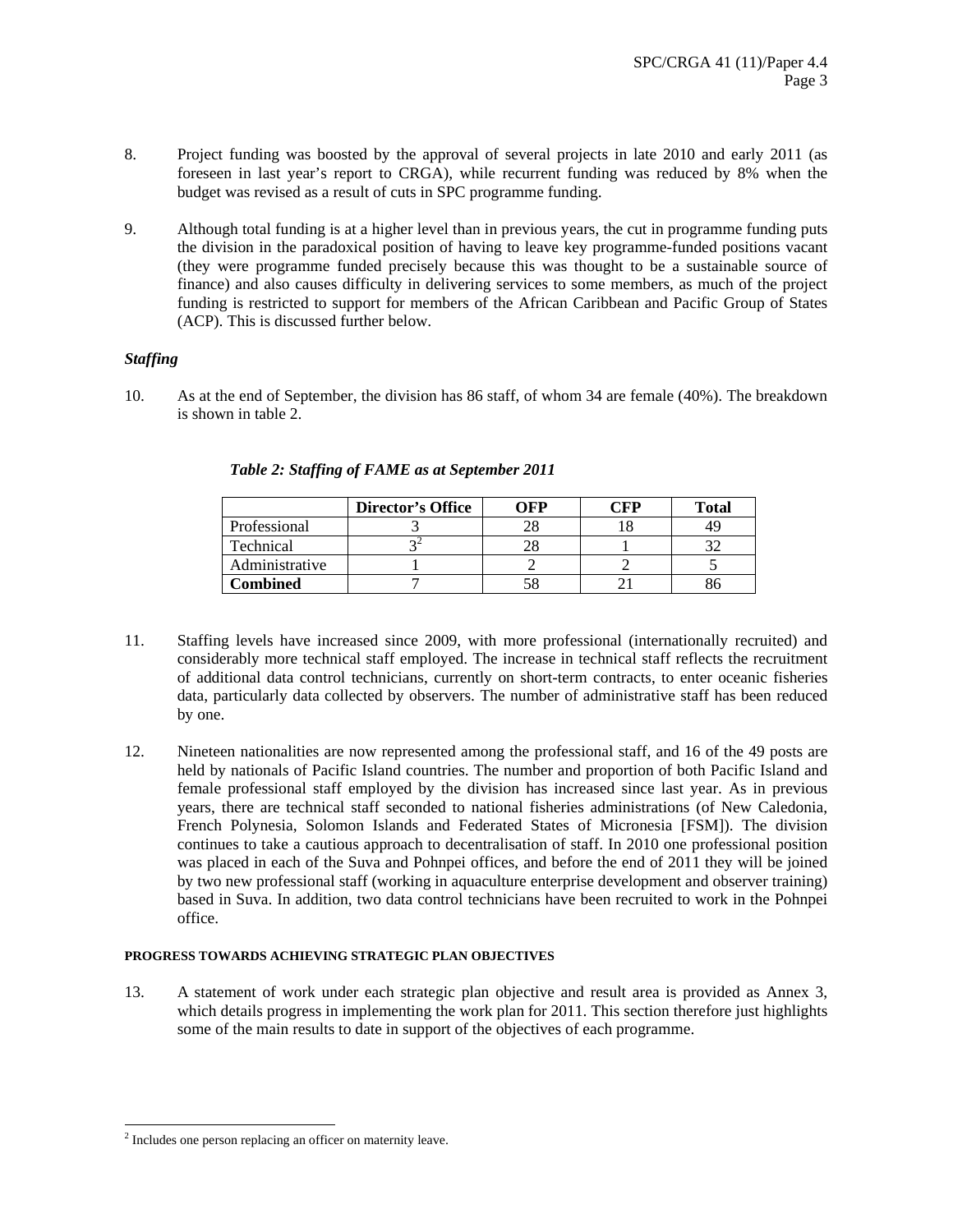# *Director's Office*

*Objective 1 – Develop and sustain effective relationships between the division and its stakeholders.* 

- 14. Highlights under this objective included the successful conclusion of HoF7, which provided guidance for the future direction of the programmes; and the development of fisheries components for the joint country strategies of Papua New Guinea (PNG) and New Caledonia. Relations with regional organisations involved in the management of tuna fisheries remained strong, and a new memorandum of understanding agreed with the Parties to the Nauru Agreement (PNA) formally appoints SPC to provide scientific services to this important group.
- 15. In the area of resource mobilisation, a joint Forum Fisheries Agency (FFA)/SPC project was signed with the New Zealand Aid Programme in March that will provide SPC with more than USD 2 million over three years to support the development of national fisheries observer programmes. Subject to a formal exchange of letters, approval was granted by the Australian Agency for International Development (AusAID) for a second phase of the Pacific Fisheries for Food Security project. This will provide AUD 4.7 million over four years for inland aquaculture development, national tuna fisheries monitoring and data management, and deepwater snapper stock assessments.

# *Objective 2 – Promote informed policy decisions and public awareness of marine resource issues in the Pacific.*

- 16. This objective is the basis of much of the work of the Fisheries Information Unit, which continued to produce a range of high quality publications, including the SPC *Fisheries Newsletter* – now in full colour. Other 'routine' work included improvements and regular updating of the website, incorporation of new publications in the fully searchable digital library (available on the Web or on CD), and the 2011 Fisheries Address book providing over 1,700 fisheries related regional contacts. An inventory of all print materials held at SPC was completed, and distribution of these to member countries is a priority. A large order of training materials was recently supplied to the National Fisheries College in PNG.
- 17. A new initiative has been the production of a series of fact sheets for community workers on important groups of fish and invertebrates. These provide accurate, easily understood information for use when developing community based management measures. This has drawn on the expertise of CFP staff as well as that of non-government organisations (NGOs) working in marine conservation, who are looking forward to getting this resource out to their fieldworkers. Communications targets for the year have been achieved, with several articles in regional and national print media and a number of radio interviews given to inform the wider public on fisheries issues. It has recently been decided to outsource the communication of the results of some of the division's major projects, and a specialist has been selected following international tender to develop material using print and video media.

# *Coastal Fisheries Programme*

*Objective 1 – Assist governments and administrations in the development of scientifically informed and socially achievable coastal fisheries management policies and systems in line with the guiding principles of the Apia Policy.<sup>3</sup>*

18. This largely involves improving the ability of PICTs to evaluate and manage coastal fisheries resources, with a focus on beche-de-mer, which has been widely overfished. Following in-country practical training missions, two countries, Marshall Islands and Vanuatu, now have the capacity to

l <sup>3</sup> The Pacific Islands Regional Coastal Fisheries Management Policy 2008–2013 ('the Apia Policy') was endorsed by the  $4<sup>th</sup>$ Ministerial Forum Fisheries Committee (FFC) in 2008.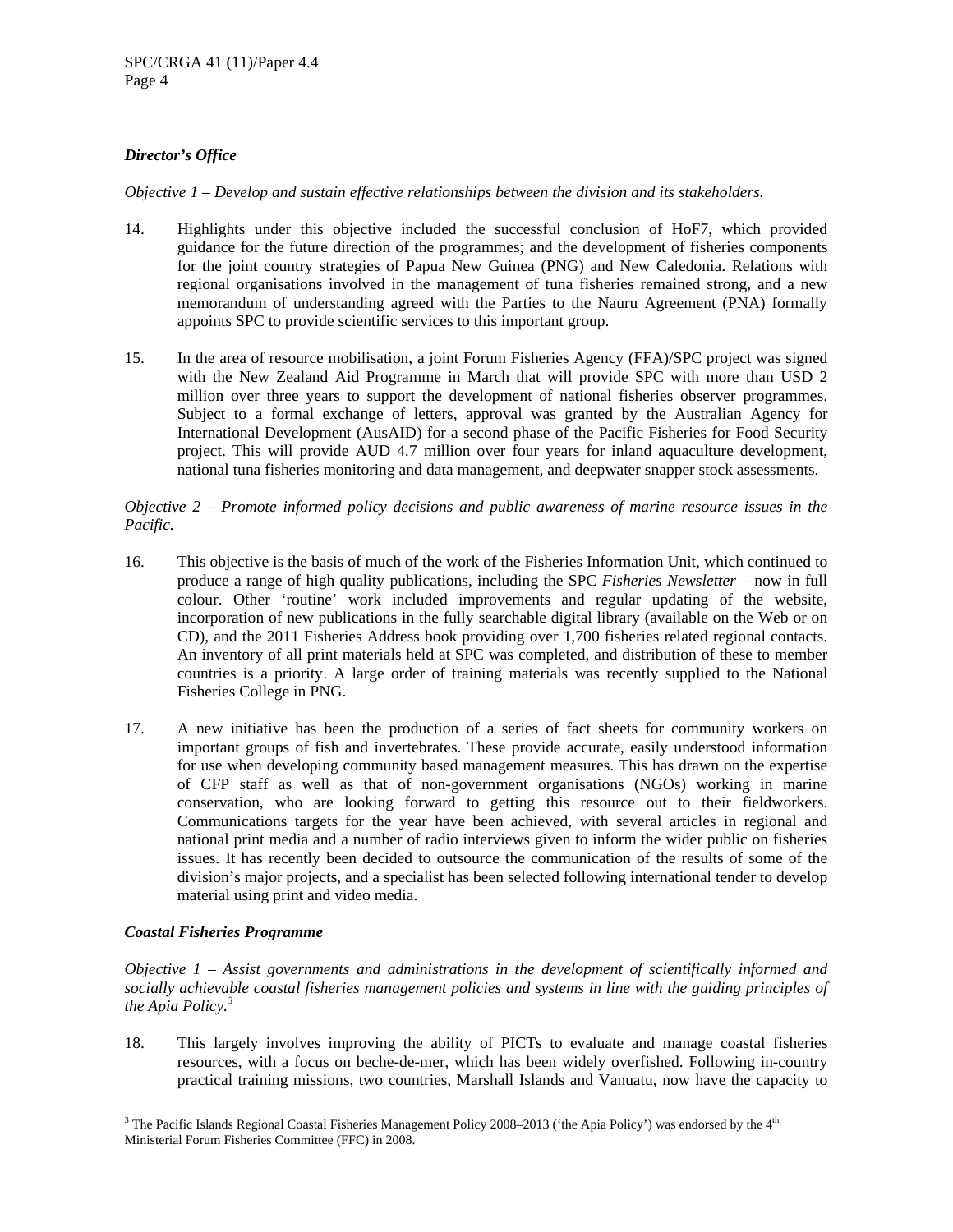carry out invertebrate resource assessments, with similar capacity building underway in Solomon Islands. In Tonga, where this field training was carried out in 2010, national fisheries administration staff worked with SPC counterparts to analyse the results and develop management advice. It is strongly recommended that Tonga close its beche-de-mer fishery in 2012, joining three other countries that have already taken this step so that stocks can rebuild.

- 19. Improved legislation and management measures have also resulted from work under this objective. Tuvalu has a draft Fisheries Management Bill with the Crown Law Office for submission to Cabinet. (FFA provided support for oceanic fisheries components, while SPC helped to develop the coastal measures). Assistance in developing national management plans for specific fisheries was provided in Tonga, Marshall Islands, Kiribati, PNG, Solomon Islands and Cook Islands. Tonga, Samoa, Nauru and Kiribati have all been able to expand the range of their community based management arrangements with SPC help.
- 20. Climate change represents a major threat to coastal fisheries resources, and PICTs need baseline data to monitor its impact. Teams in Marshall Islands and Tuvalu can now conduct baseline surveys for finfish and invertebrate resources and their habitats thanks to support provided through the climate change project, with the same surveys and capacity building to take place in Kiribati and FSM before the end of the year. This project uses work with SPC as a career building step, and the two trainers will themselves return to Samoa and Fiji with new skills and experience after the end of their 12 month contracts as junior professionals.

*Objective 2 – Provide a regional framework for sustainable aquaculture, in the areas of planning, research, development and trade, for Pacific Island governments, private enterprises and other stakeholders.* 

- 21. Beche-de-mer was also a focus of the Aquaculture Section at the start of the year, when SPC cohosted with the Australian Centre for International Agricultural Research (ACIAR) an international meeting to review experience with the culture and stock enhancement of sandfish (one of the more valuable species). Fisheries staff members from Cook Islands, Fiji, FSM, Kiribati, PNG, Samoa, Solomon Islands, Tonga and Vanuatu are now fully up to date regarding opportunities and constraints in this area. There was also strong interest from New Caledonia, where there are ambitious plans to restock and farm sandfish. As usual, technical advice was provided across a wide range of aquaculture activities – from the design of a milkfish hatchery in Nauru to the compilation of an aquaculture development plan for the Northern Mariana Islands. The completion of a risk assessment for the introduction of Nile tilapia into Solomon Islands will allow the government to make an informed decision on whether to use this species to boost production for food security.
- 22. Building skills in aquaculture is essential for the development of this fledgling industry. SPC staff completed a training needs assessment for PNG – a country that has many more inland fish farmers than the rest of the PICTs put together – and will help develop the curricula for the necessary courses, which will be delivered mainly by the National Fisheries College. Two MSc students completed their projects under the supervision of SPC aquaculture staff, and two more are in progress.
- 23. A major study on the opportunities and constraints to development of mariculture in the Pacific Islands was underway when this report was prepared, and the results will be presented at a regional meeting jointly organised with the UN Food and Agriculture Organization (FAO). This is expected to provide some new directions for the future of this sector, which has previously been slow to take off in most SPC members.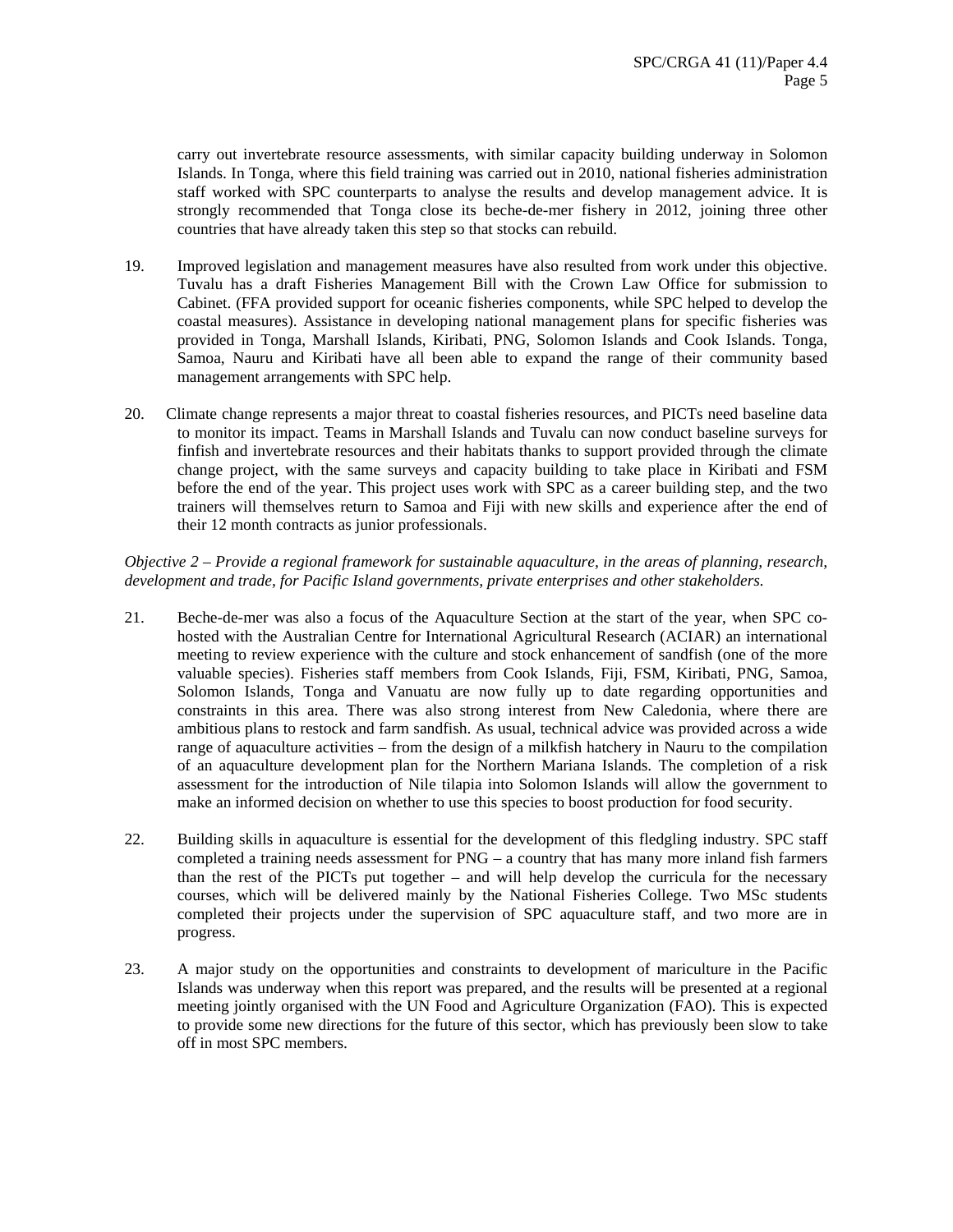*Objective 3 – Develop sustainable nearshore fisheries in PICTs to provide food security, livelihoods and economic growth.* 

- 24. To increase sustainable fishing opportunities, Solomon Islands, FSM (Pohnpei) and Kiribati have been provided with the necessary skills to construct and deploy fish aggregating devices (FADs); associated with this programme has been training in new fishing skills to enable dozens of fishermen to increase their effectiveness fishing around FADs. As part of this capacity building, fishers and government staff are also being made more aware of sea safety issues. Experimental fishing trials will soon be conducted in Marshall Islands targeting community-based fishing for small pelagic fish for food security – another opportunity to increase fish production in a sustainable manner.
- 25. Fishing associations have been supported in Cook Islands, Tuvalu and Solomon Islands under the EU-funded Development of Sustainable Tuna Fisheries in Pacific ACP Countries – Phase II (DevFish2) project, providing stakeholders with a voice in the formulation of tuna fishery development and management arrangements, and providing a direct channel for support to the private sector. Two new services provided by in support of this objective have also been greatly in demand: economic analysis has been provided for a number of projects, including the FAD programme in Niue, and longline fishing trials in Wallis and Futuna to inform future development; and the authorities involved in certifying seafood exports to Europe ('competent authorities') in Solomon Islands, Fiji, PNG and Vanuatu have received the first parts of an extended programme of technical assistance to help meet the demanding requirements.

# *Oceanic Fisheries Programme*

*Objective 1 – Provide high-quality scientific information and advice for regional and national fisheries management authorities on the status of, and fishery impacts on, stocks targeted or otherwise impacted by regional oceanic fisheries.* 

- 26. Region-wide stock assessments were completed on all four of the major tuna stocks and accepted by the Scientific Committee of the Western and Central Pacific Fisheries Commission (WCPFC). These will form the scientific basis of a new management measure, aimed at further reducing catches of bigeye tuna; as well as establishing exploitation targets for skipjack and yellowfin tuna. Analysis of existing measures has shown that, while not sufficient, the three-month closure of fishing on FADs is having some effect, and this will probably be continued and possibly extended. In terms of non-target species that are of concern, good progress was also made in the implementation of the shark research plan. Management measures at WCPFC are largely driven by the FFA member countries and the subregional groupings, which also develop measures for application in their own areas of jurisdiction. Considerable effort was devoted to providing these groups with the scientific advice and support that they require, including provision of a scientist to work full-time on such initiatives, with support from other programme staff.
- 27. The programme released two new products during the year to assist national fisheries administrations. Secure national webpages for each member now provide regularly updated analysis of the key features of the tuna fishery in their waters. This supplements, but of course does not replace, direct national-level advice – which has recently focused on supporting the development of a new tuna management plan in Solomon Islands. A second product – the TUna MAnagemt Simulator (TUMAS) can be downloaded from the Internet and – based on the current stock assessments for skipjack, yellowfin and bigeye – allows anyone to model the effects of expanding or reducing the various fishing fleets. This allows fisheries managers to test for themselves the likely impacts of management measures. The capacity of national tuna managers to interpret stock assessments was developed with workshops both at the advanced level and for less experienced staff – part of the ongoing series of stock assessment training workshops. Twenty-one of SPC's twentytwo members participated in this training, with many sending extra participants at their own expense.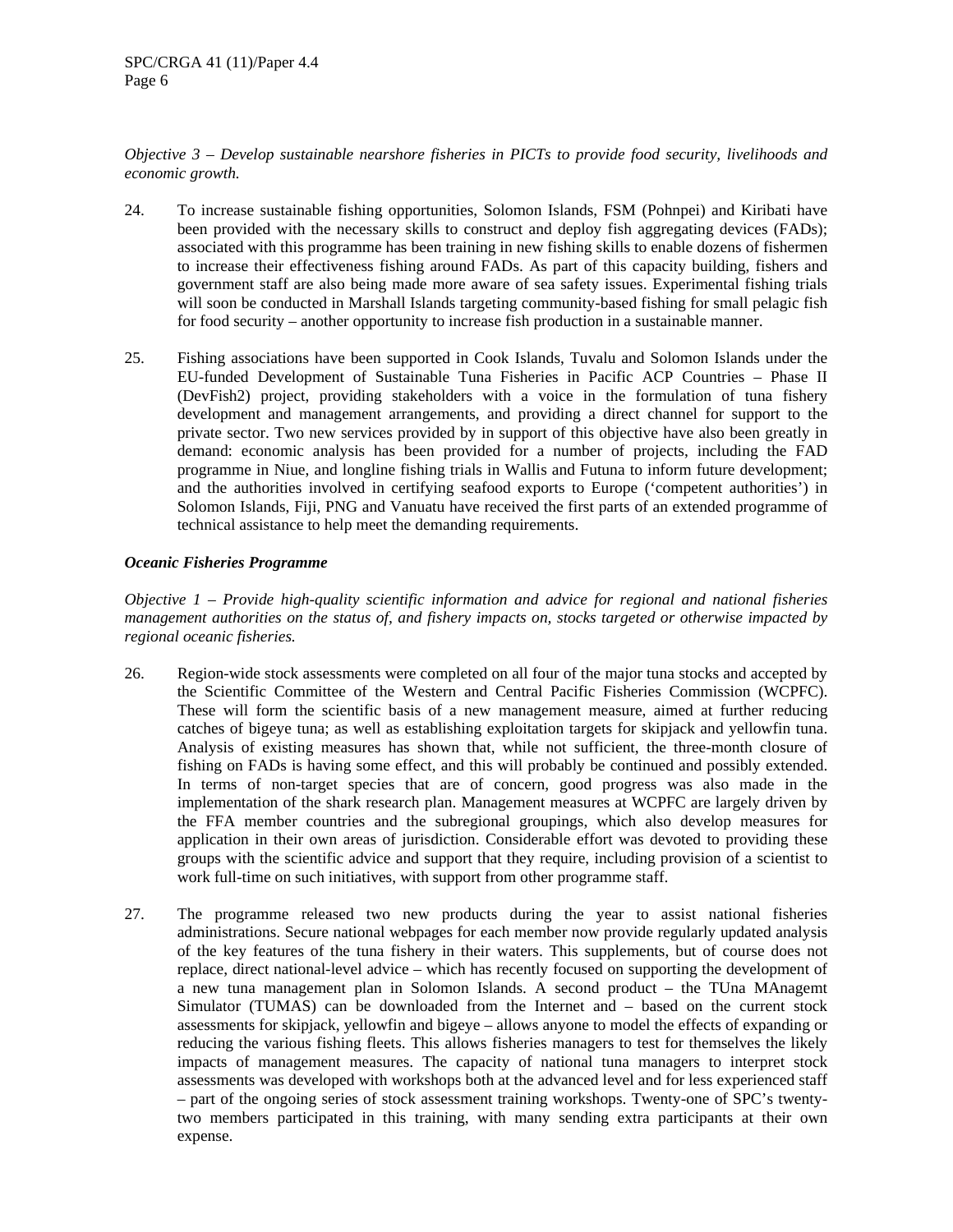28. An encouraging result in terms of OFP's overall objective is the recent recommendation for a large part of the purse-seine fishery for skipjack in PNA waters to be certified as a sustainable fishery by the Marine Stewardship Council (MSC). If this proceeds through the rest of the process satisfactorily, it will be the first major tuna fishery in the world to get MSC certification. OFP staff have assisted the certification process by providing information to the assessment team, and will work with PNA to develop the additional measures that have been specified as conditions of the certification.

*Objective 2 - Collect and analyse accurate and comprehensive scientific data for regional and national fisheries management authorities on fisheries targeting the region's resources of tuna, billfish and other oceanic species.* 

- 29. The programme continued to tackle the huge volume of data entry and analysis needed to maintain an accurate picture of the region's oceanic fisheries. The volume of data processed has grown enormously with increased observer coverage, and additional data entry staff have been employed in Noumea and Pohnpei to handle this workload as well as staff to manage data quality. To give an idea of the work involved, in the last 12 months the following data have been entered: 191,663 fishing operation records on **logsheets** (includes catch by species, effort and positional information); information from 156,773 events recorded by **observers** (includes detailed catch by species, detailed effort and position information); and 1,723,996 individual fish measurements collected by **observers** and **port samplers**.
- 30. While nearly all the work focuses on SPC members, fishing in neighbouring countries impacts on the resource and the data on these fisheries is in need of improvement. Technical assistance from SPC has been provided to Indonesia, the Philippines and Vietnam, funded by the Western Pacific East Asia Oceanic Fisheries Management Project (a project funded by the Global Environment Facility and being implemented by WCPFC and the three countries mentioned), resulting in considerable refinement of catch and effort estimates.
- 31. The analysis of this data is provided to countries and regional groupings on a regular basis through the Catch and Effort System (CES). Training was provided to FFA fisheries managers to improve their skills in using the CES system, which itself has been upgraded by including data from the region's vessel monitoring system. The system for management of data at the national level, TUFMAN, also continues to be refined and now incorporates new routines to help detect illegal fishing. TUFMAN training was conducted at regional Tuna Data Workshop, and in-country in FSM, Fiji, Marshall Islands, Palau, Samoa, Solomon Islands, Tonga and Tuvalu. SPC has also provided data audit services to FSM and will audit data and systems in Fiji in October to identify gaps in data coverage.
- 32. A further 100 trained observers will be available for deployment by the end of the year, bringing the total in the region up to 660; this is a significant number of jobs and represents an improvement in the monitoring of the fishery. SPC staff are increasingly turning their attention to the personnel and systems needed to support the rapid growth of this activity, with training of trainers and debriefers delivered, as well as support to national observer coordinators in managing their national observer programmes.

# *Objective 3 – Improve understanding of pelagic ecosystems in the western and central Pacific Ocean*

33. The 'flagship' project in support of this activity in 2011 was the new PNG-funded tagging project, which completed its first year of activities, including tagging operations from April to July with 40,000 tuna tagged and released. This will be supported by two central Pacific cruises in October and November, targeting the tagging of bigeye tuna in particular. Since the start of the current programme of tagging operations, over 312,000 tuna have been tagged, and 43,700 tags (14%) have been returned. Of course, despite the widespread publicity, rewards offered, and a network of tag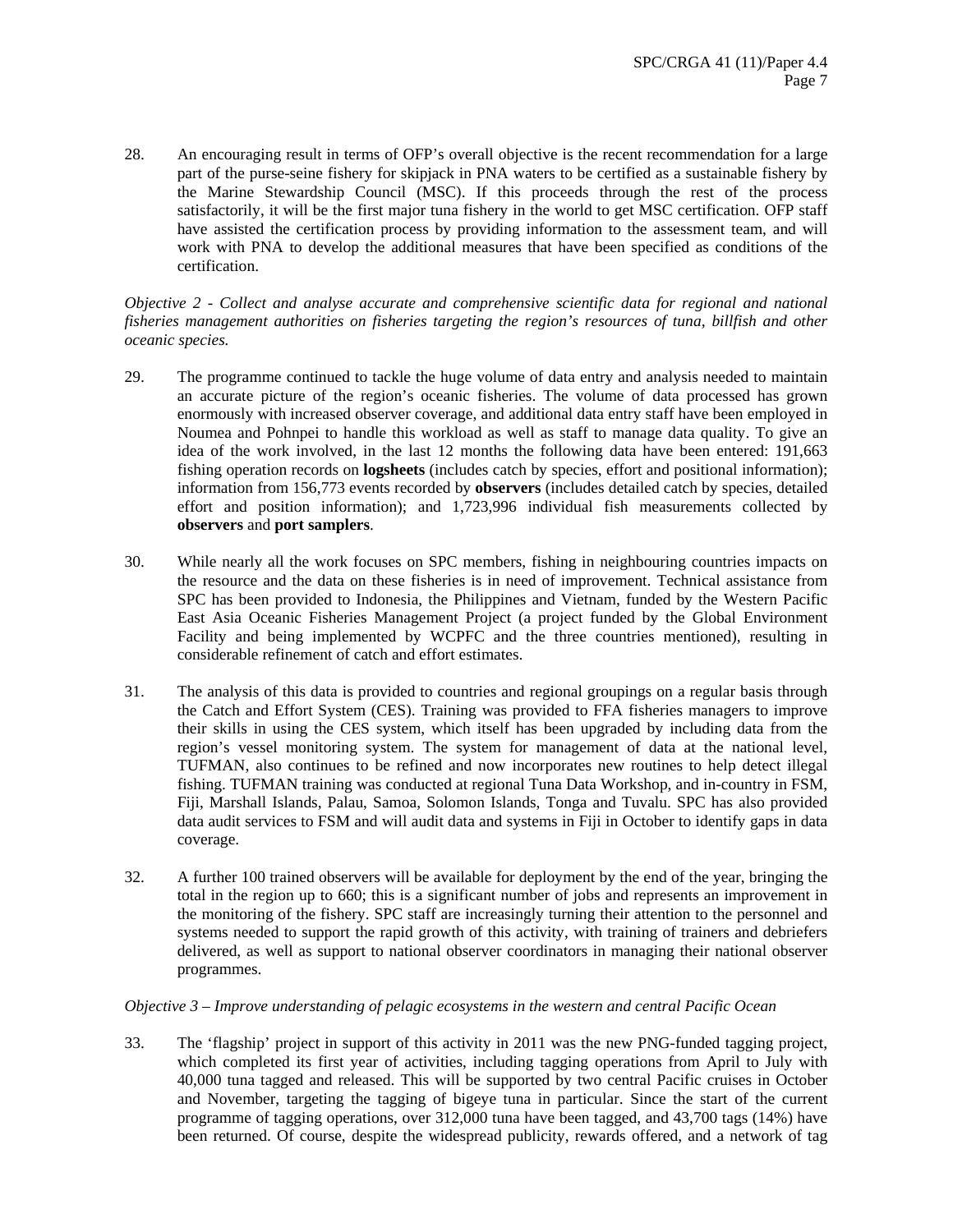recovery officers, not all of the tagged tuna captured are reported back to SPC – a tag may simply not be seen when large volumes of fish are being handled, for example. To estimate the level of under-reporting, a series of trials have been set up in which observers insert tags into fish that have already been caught onboard the vessel. The proportion that are returned to SPC, and whether they come from the vessel crew, stevedores unloading the catch, or workers in fish factories processing it, both allows estimates of reporting rates from different fisheries and pinpoints where more awareness-raising may be needed. Data from the tagging programmes were used this year to improve the stock assessments of skipjack, yellowfin and bigeye tuna.

- 34. SPC has, for some time, been working with *Collecte Localisation Satellites* of France (CLS) on the development of a new tuna population modelling programme called SEAPODYM. This system relies less on information from the fishery, but estimates the abundance and distribution of tuna from knowledge of their behaviour in response to the availability of food and oceanographic conditions. This allows prediction of the impacts of changes in climate, as well as the opportunity to look at what will happen in relatively small areas of ocean (national exclusive economic zones [EEZs] or even parts of an EEZ). The system is now fully functional for three species (skipjack, bigeye and South Pacific albacore) and should include yellowfin by the end of this year or early 2012. The model has already been used this year to predict climate change impacts on tuna, as well as to produce two national tuna resource profiles.
- 35. This objective also covers the work to improve knowledge of the basic biology of tuna and related species – growth rates, reproduction, and diet – through a programme of sampling and analysis. These parameters are used to improve the models used for stock assessment. Important new information on the growth of bigeye tuna was provided during the year. Work on understanding the food chains of tuna continues.

# *Coral Reef Initiatives for the Pacific (CRISP)*

*The aims of the CRISP project are to develop a vision for the future of coral reefs and of the people who depend on them and to introduce strategies and projects to conserve their biodiversity while developing the economic and environmental services that they provide both locally and globally.* 

- 36. As the programme is officially ending in December 2011, the year was mainly dedicated to synthesising the results and outputs and obtaining new funding for the continuation of several successful activities that have been developed under CRISP. Some existing activities were, however, still ongoing in 2011.
- 37. The synthesis of outputs of the CRISP programme draws on four round-table meetings that were held in New Caledonia (March 2011), French Polynesia (March 2011), Fiji (April 2011) and Vanuatu (April 2011) to gather lessons learned and discuss future directions. An important output will be an interactive DVD that will be released in October 2011; this will allow access to more than 800 CRISP products.
- 38. The ongoing CRISP activities in 2011 were essentially the capture and culture of postlarvae (focusing on French Polynesia, FSM and Kiribati), economic studies (Vanuatu and regional), a shark connectivity study in the Coral Sea and support to the sustainable management of reef fish spawning aggregations in partnership with the Society for the Conservation of Reef Fish Aggregations (SCRFA) (including presentations at the International Coral Reef Initiative meetings and HoF7).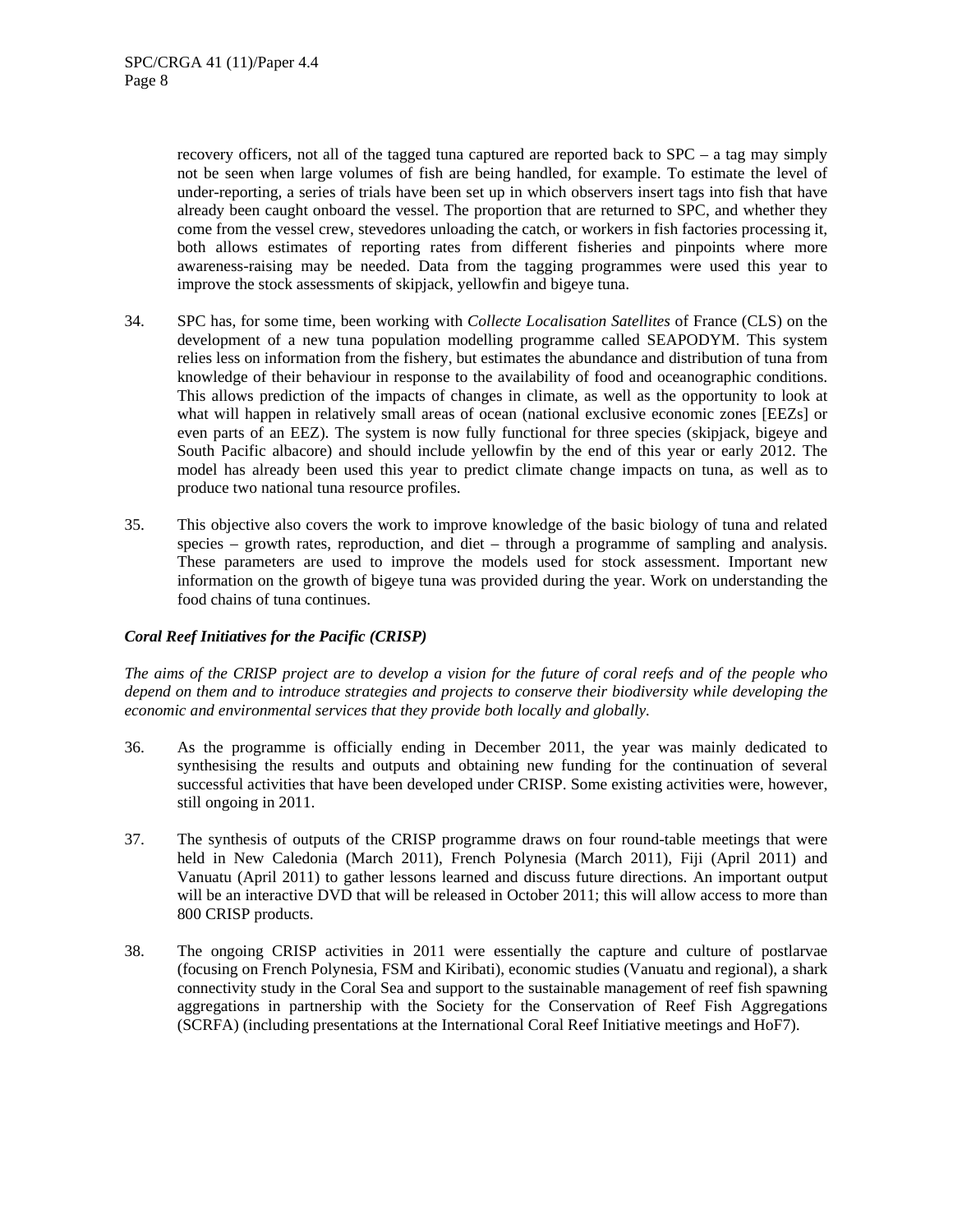# *Cross-cutting initiatives*

#### *Gender*

39. The Scientific Support for the Management of Coastal and Oceanic Fisheries in the Pacific Islands Region (SciCOFish) 'Gender in Oceanic and Coastal Fisheries Science and Management' assessment was conducted through a consultancy and benchmarked the current situation in Solomon Islands (Melanesia), Marshall Islands (Micronesia) and Tonga (Polynesia). The report and four-page summary brochure outlines some steps that can be taken to break down the barriers to gender equality in the sector, which include raising the profile of fisheries as a potential career and of women already working in the sector, providing a support network, and improving the work environment and conditions at the institutional level. Some of the interventions recommended include the development of promotional materials and special interest stories focusing on successful women in the sector; facilitating the dissemination of information to schools and universities covering opportunities in fisheries and marine science and management; and providing funding for scholarships, fisheries staff training and attachments, and short-term attachments for youth in the fisheries sector. The outcomes of this study are now being assessed and incorporated across the work areas of the division.

### *Climate change*

40. Staff from all FAME work areas have contributed to the *Vulnerability of Tropical Pacific Fisheries and Aquaculture to Climate Change* publication, and the topic formed the basis of a full day of presentations and discussion at HoF7. Both programmes are implementing specific projects in the climate change area, with a focus on predicting and monitoring impacts. The division has also worked closely with the Coping with Climate Change in the Pacific Islands Region project funded by the German Department for International Development (GIZ) to develop a work plan for climate change adaptations for the fisheries sector in most of the 12 PICTs that will benefit from this initiative.

### *Ocean policy*

41. FAME continues to participate in the Marine Sector Working Group (MSWG), although the convener of the group during 2011 was FFA (in line with an agreement that this role alternates between the two organisations). The main task of MSWG has been to progress the Oceanscape initiative, in line with directives of the Forum Leaders. The Forum Secretary-General has now assumed the role of Ocean Commissioner, with the support of the heads of other organisations making up the Council of Regional Organisations in the Pacific (CROP) in their respective areas of expertise. Some progress has already been made in securing funding for the initiative – initially technical support for the Commissioner – and a proposal to the Global Environment Facility is in preparation.

### **OUTCOMES OF THE 2011 HEADS OF FISHERIES MEETING**

42. The seventh SPC Heads of Fisheries (HoF) Meeting took place at SPC headquarters in Noumea from to 4 March 2011. It was chaired on behalf of PNG by Leban Gisawa. HoF is a regional meeting of the heads of SPC member country and territory fisheries departments, or their deputies, covering the entire range of interests for which they have responsibility and on which the FAME Division provides advice and assistance. As such, the HoF meeting plays a unique role in providing strategic guidance to both CFP and OFP.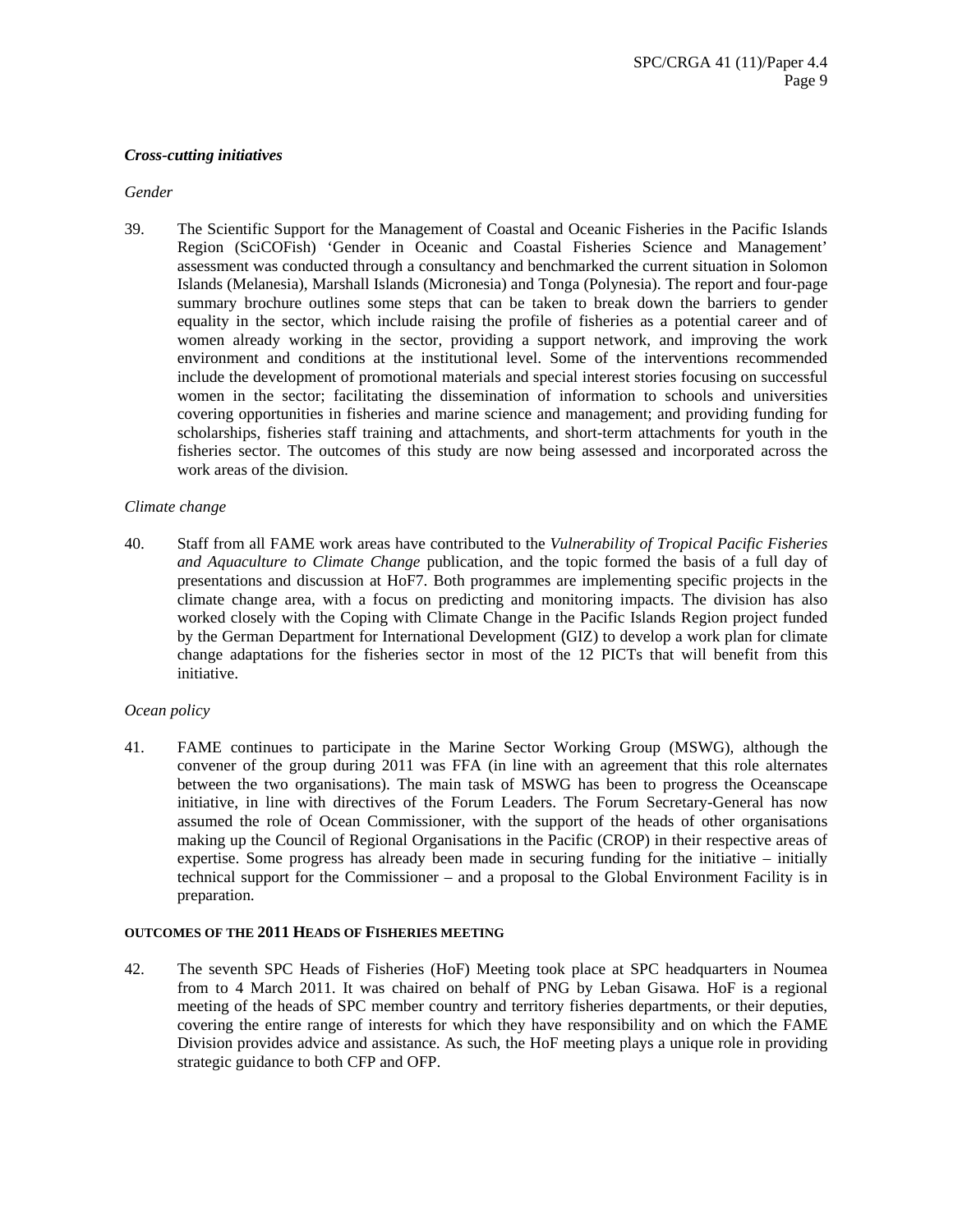- 43. The full report of outcomes of the meeting is presented as Annex 5. To summarise briefly, HoF reviewed the work programme of the division and expressed strong support for the continuation of services proposed. Some recent changes of emphasis also met with approval. For CFP this includes new work areas on coastal fisheries economics, support for countries in meeting export requirements for fisheries products, and a renewed focus on fisheries legislation (in partnership with FFA). For OFP the meeting noted with appreciation the new systems for delivering national level scientific advice, and the increased emphasis on managing the data collected by fisheries observers. The meeting identified the areas in which FAME support for members is an ongoing requirement, and endorsed efforts to secure more sustainable sources of funding for these. Members from the territories also expressed their concern that an increasing reliance on project funding can see them excluded from activities that target the ACP countries in particular.
- 44. Three new work areas were identified as priorities for FAME:
	- Assisting members with stock assessment of deepwater snapper resources;
	- Support for national tuna database development, particularly for small-scale fisheries; and
	- Assistance with inland aquaculture development, with emphasis on the areas of biosecurity and aquatic animal health.
- 45. These three areas, with their close links to food security in PICTs, were identified as suitable for support under Part 2 of the AusAID Fisheries for Food Security project, which is currently advancing through the approval process.
- 46. Benefiting from expertise of the new Applied Geoscience (SOPAC) division of SPC, the meeting discussed the issue of maritime boundaries and noted the urgency of finding solutions to the longrunning problem faced by many members in properly establishing their boundaries. SPC was urged to be proactive in providing support, with the assistance of other partners. A full-day session was also devoted to climate change, with presenters giving a comprehensive preview of the findings of the vulnerability assessment. The meeting provided detailed guidance on the structure of the national summaries to be developed as part of this project.

### **2012 WORK PROGRAMME AND BUDGET**

- 47. The expected outputs of the division for 2012 which can be achieved with the financial resources that have been secured – are summarised in the 'green book' budget. It is not always easy to separate the results of recurrent and project funding – some results require the input of resources from both, reflecting the alignment of projects with the strategic plan and a chronic shortage of recurrent funding.
- 48. These results are developed into a more detailed work plan in the first weeks of the year, which itself feeds into the performance appraisal system. Each member of staff is effectively assigned responsibility for delivering on relevant parts of the work programme. While the general areas of work are well defined, the benefits of detailed planning must be balanced against the need for flexibility. Fisheries issues can evolve quickly, making planned work redundant but bringing up new requirements. Member fisheries agencies often state that they value the flexibility and responsiveness of SPC in helping them deal with the unexpected; they can get help from other partners when the needs are foreseen well in advance.
- 49. The main work areas and projects of the division are described in the report on 2011 results. During 2012, implementation of these programmes will of course continue. This section of the report will therefore focus on some new initiatives.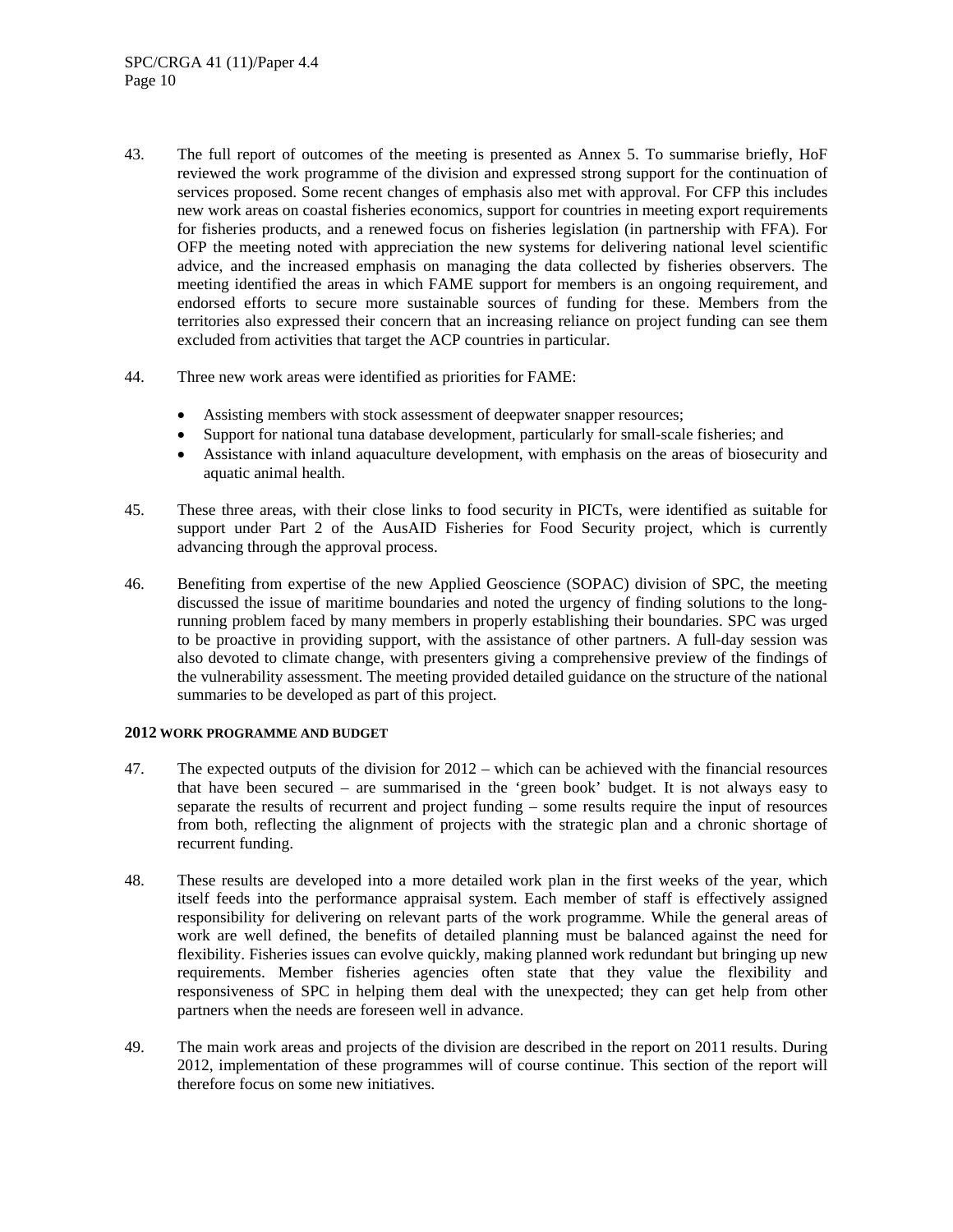# *Director's Office*

## *Strategic plan*

50. The year will begin with an internal mid-term review of the FAME strategic plan. It is often difficult to measure progress towards higher level objectives on an annual basis, so the review will evaluate positive developments in the region's fisheries and the extent to which FAME's work has contributed to these and lessened the impacts of unfavourable changes. It will also provide an opportunity to incorporate some of the new emphasis in FAME's work arising from direction by the Heads of Fisheries meetings and joint country strategies. A greater focus on adaptation to climate change in the fisheries sector is envisaged. The outcomes of the review will be presented for discussion and approval to a 'mini' Heads of Fisheries meeting in Honiara in May.

## *Communications*

51. There will also be a new focus on communication of project results, following the outsourcing of this task to a professional communications consultant. A new policy brief on oceanic fisheries and a video on the requirements for a sustainable aquarium export business are planned. A second new initiative will be the development of educational materials on marine resource management for use in schools as part of the 'life skills' curriculum.

# *Coastal fisheries*

## *Working with NGOs in project delivery to coastal communities*

52. FAME collaborated with the Nature Conservancy (TNC) on the development of community-based fisheries management guidelines for the Pacific, with the Locally Managed Marine Area (LMMA) Network in the production of information sheets for fishing communities, and with other NGOs through a workshop on monitoring for management of coastal resources. FAME will pursue this collaboration and develop new links, including relating to the standardisation of monitoring protocols and data collected when working with coastal communities.

# *Moving forward with the development of mariculture commodities in the region*

53. The results of the current review of mariculture development opportunities and constraints in PICTs will set the focus for SPC assistance in the coming years on the commodities that can be realistically developed in the region. This will be the first task of the new Aquaculture Officer (Mariculture) who starts with SPC in October this year, and PICT aquaculture specialists will have the opportunity to discuss this at the SPC/FAO Regional Aquaculture Workshop.

# *FAD technology and cost-effectiveness*

54. The use of moored FADs has been identified as one of the most effective ways to improve the productivity in nearshore fisheries targeting tunas and other pelagic species. An international symposium on FADs will be held in French Polynesia in November and will bring together experts from around the world to assess FAD designs and their effectiveness, and to share experiences. This will be used to improve current national FAD programmes in the Pacific. SPC will also be undertaking cost benefit analyses of FAD programmes to highlight their importance for nearshore fisheries.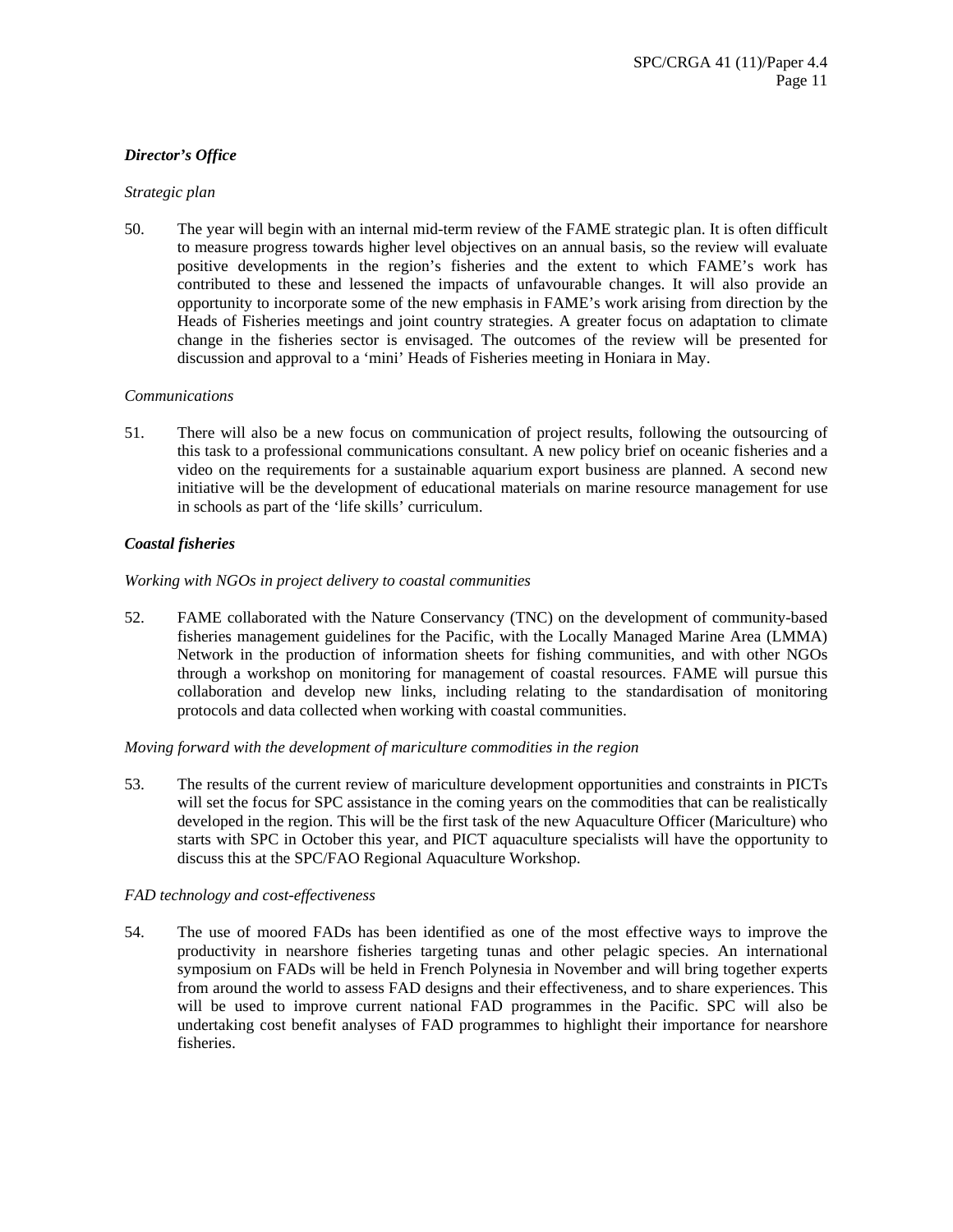# *Oceanic fisheries*

### *Stock assessment*

55. In addition to the assessment of tuna, with a new assessment of the albacore resource planned in 2012, there will be a new focus on non-target species impacted by the fisheries. Assessments of striped marlin and preliminary assessments of two shark species will be completed during the year.

# *Reference points*

56. Turning scientific advice into effective management action continues to pose a challenge at the regional level; those who are concerned about overfishing of bigeye tuna will have noticed that warnings have been given for the last five years. Currently management action is often delayed and 'watered down' to reach a compromise that takes account of various national interests. As a result, there is interest in developing pre-agreed 'triggers' that will automatically result in management measures (for example a closure of the fishery may be agreed if the stock declines below a limit reference point). This should result in more timely and effective action. Reference points are now a priority for WCPFC and will also be needed if PNA is to retain sustainability certification for a large part of its skipjack fishery. SPC will work with FFA to develop reference points, initially for skipjack and bigeye.

# *Observer programme*

57. Training of observers will continue, with increasing emphasis on the region's longline fisheries. With 100% coverage on purse seiners maintained, the next challenge is to have observers present for 5% of all longline operations by mid-2012. A new observer training officer will start work based in Suva and work particularly with the South Pacific countries to build observer numbers. The emphasis on training observer trainers and debriefers (who interview observers after each trip and review their reports) will continue, with four new trainers and 16–20 debriefers expected to become qualified during the year.

# *Use of tagging results*

58. While large scale tuna tagging will continue in PNG waters (with two six-week cruises planned) as well as in the central Pacific, more effort will be devoted to analysis of the results. A report on tuna dynamics in the PNG EEZ (which has accounted for more than a third of the WCPFC purse-seine catch in recent years) will be a priority. Additional resources would facilitate this work.

# *2012 budget*

 $\overline{a}$ 

59. The 2012 expenditure is estimated as follows:

# *Table 3: Estimated expenditure budget of FAME for 2012 in CFP units*

|           | <b>Director</b>        | OFP       | <b>CFP</b> | <b>Division</b> | <b>Change on</b><br>$2011$ (rev.) |
|-----------|------------------------|-----------|------------|-----------------|-----------------------------------|
| Recurrent | 477,700                | 1.132.700 | 1.199.200  | 2,809,600       | -6%                               |
| Project   | 1,357,200 <sup>4</sup> | 5.825.500 | 2.295.300  | 9.478,000       | $-5\%$                            |
| Total     | 1,834,900              | 6,958,200 | 3,494,500  | 12,287,600      | $-5\%$                            |

<sup>&</sup>lt;sup>4</sup> Includes the CRISP and DevFish 2 projects for which the Director has administrative oversight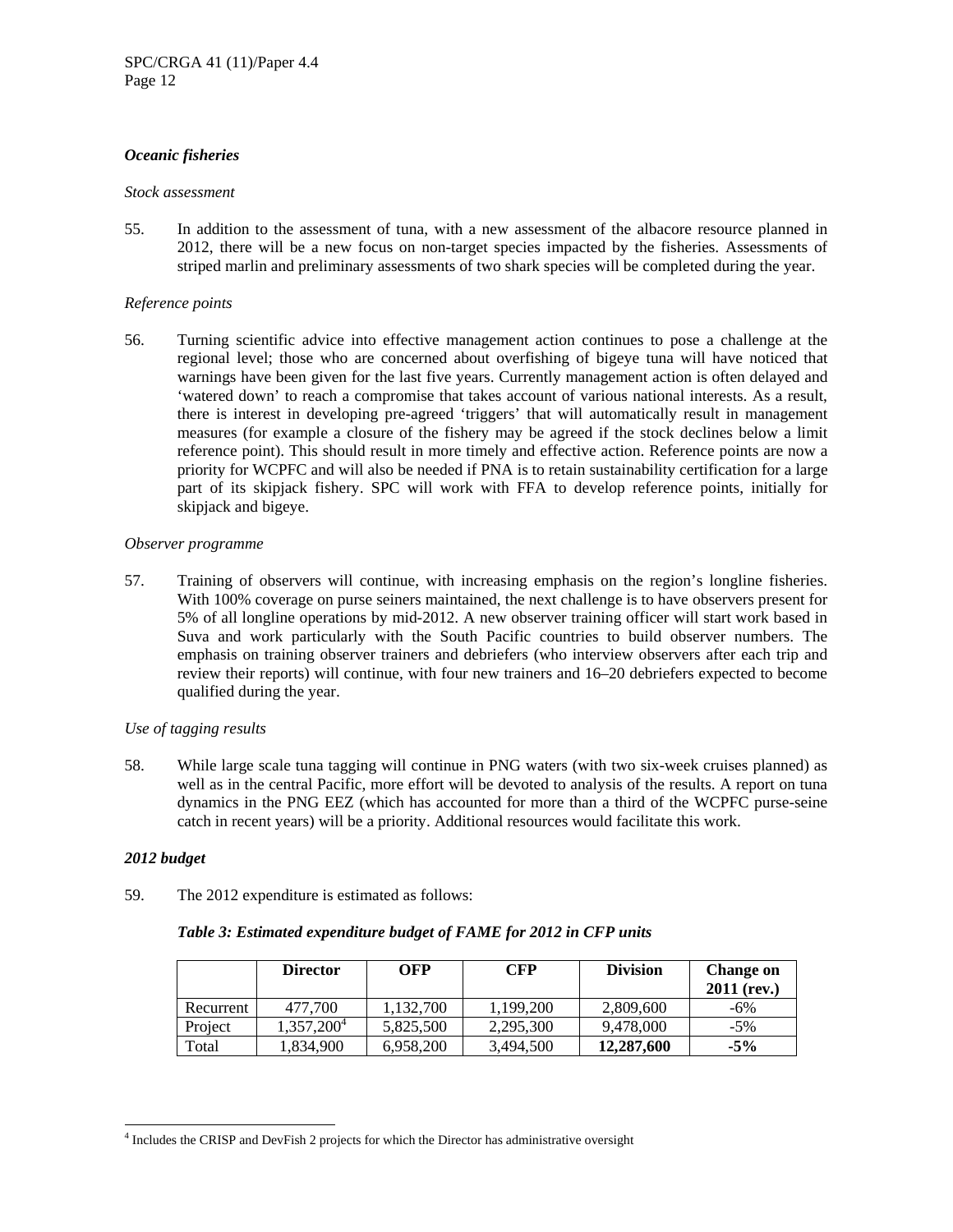60. The decline in recurrent income, coming on top of a reduction of 8% in the 2011 revised budget and an earlier cut in 2009, obviously presents some challenges at a time of rising costs. The fall in project funding, which reflects the end of three projects in oceanic fisheries, can perhaps be partly taken up by new projects that are likely to be approved after the finalisation of the budget for CRGA.

## **FUTURE DIRECTION, OPPORTUNITIES AND CHALLENGES**

61. There are future opportunities to develop work in two main thematic areas that will involve both FAME programmes; in both cases possible new project funding is under discussion. A significant challenge facing the division is the delivery of services to territory members when much of the project funded is reserved for other groups.

# *Food security*

- 62. Part 2 of the AusAID Fisheries for Food Security project has passed through peer review and approval procedures and should be agreed before the end of 2011. This project, with a budget of AUD 4.75 million (4 million CFP units) over four years, responds directly to priorities identified by the HoF meeting:
	- Assisting members with stock assessment of deepwater snapper resources;
	- Support for national tuna database development, particularly for small-scale fisheries; and
	- Assistance with inland aquaculture development, with emphasis on the areas of biosecurity and aquatic animal health.

### *Climate change*

- 63. Three new projects are planned.
	- a) A fisheries component of the CCCPIR project funded by GIZ will support: (1) further analysis of the impacts of climate change on the region's tuna resources, and (2) technical assistance to support adaptation measures for coastal communities. The budget for these totals EUR 700,000 (830,000 CFP units) over 2–3 years and should become available in early 2012.
	- b) A proposal is being developed for support under AusAID climate change funding to start to implement SPC's broader climate change strategy. This will build on earlier AusAID support for climate change work in fisheries and will raise awareness of the vulnerability of fisheries at the national level, help countries improve monitoring and develop adaptation measures, and build capacity in all areas relating to fisheries and climate change. The proposal is still at the discussion stage but envisages funding of around AUD 2 million (1.7 million CFP units) over two years starting in mid-2012.
	- c) A new proposal which would build on the results of the CRISP project entitled Restoration of Ecosystem Services against Climate Change Unfavourable Effects (RESCCUE) – has been proposed for funding by the French Development Agency (AFD) and the French Global Environment Fund (FFEM). If approved, the proposal would see the commitment of EUR 5 million (6 million CFP units) for the development of integrated coastal zone management to aid adaptation to climate change.

### *Service delivery to territories*

64. While the growth in project funding is extremely welcome and allows FAME to provide improved services to members, there is a downside in terms of service provision to the territories. In 2012, for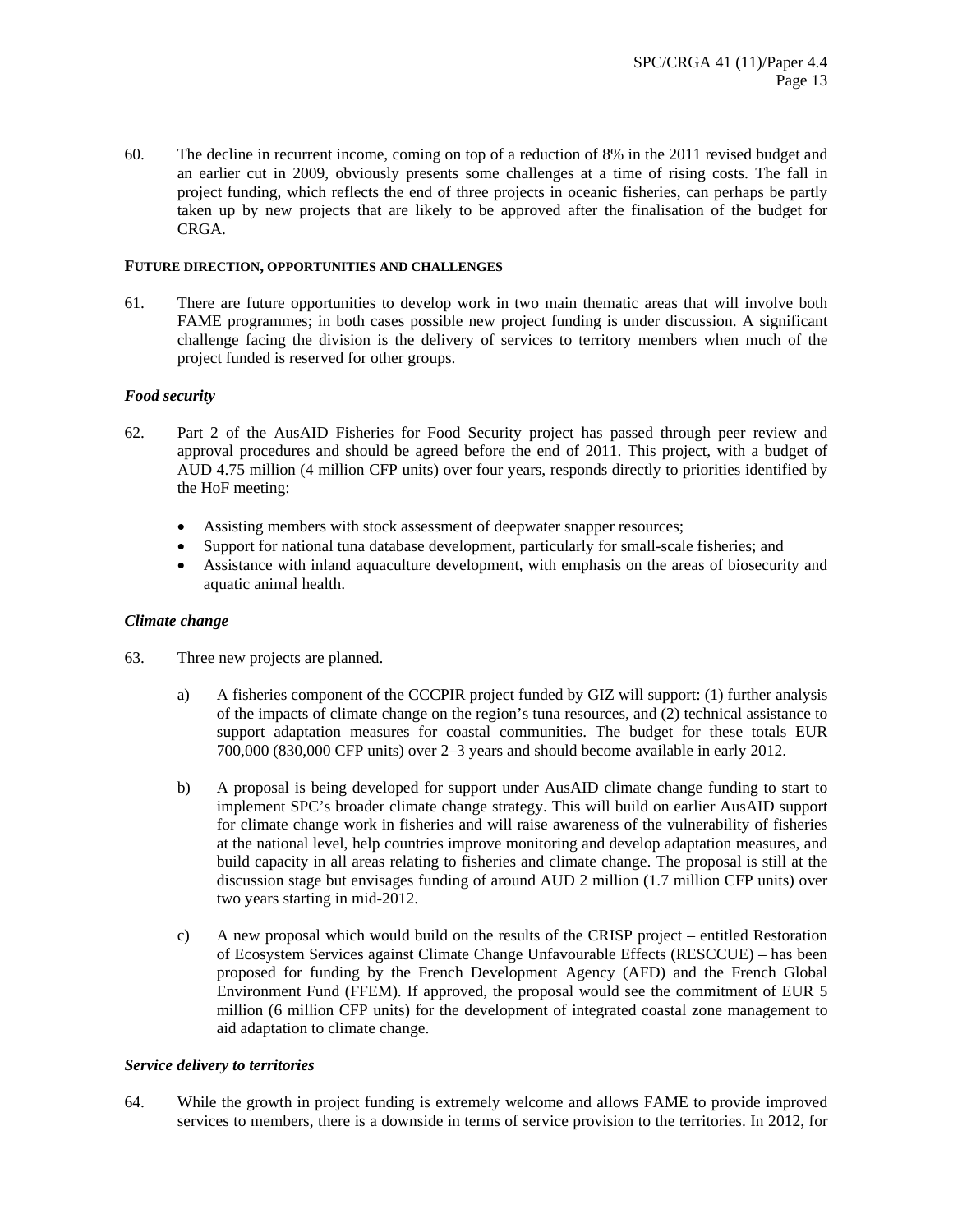example, some 43% of the division's income will come from the European Union and is restricted to work for the 14 Pacific ACP members of SPC plus Timor Leste, the GIZ project is restricted to 12 of these countries, and so on. In the past, services to member territories have largely been financed through programme support. As this becomes increasingly constrained, the funds needed to carry out work in the field, and even support participants' attendance at meetings, are disappearing.

65. Of course, the work of SPC has always tended to be focused more on the independent countries. The territories are generally wealthier, have more capacity, and can call on the direct support of their 'mother' country. Nevertheless, FAME provides services to these territories that are not available elsewhere; while their expertise and experience means that their integration in activities and meetings benefits the whole membership. It is recommended that development partners, and particularly the metropolitan powers responsible for these territories, consider funding modalities that would further support their integration into SPC projects and programmes.

## **CONCLUSION**

66. The division has made good progress during 2011 in implementing the work programme. The achievement of higher level objectives is difficult to evaluate on an annual basis but will be analysed during a review of the strategic plan in early 2012. Some new work areas will also be developed in response to decisions by Heads of Fisheries. More emphasis on helping to understand and adapt to the impacts of climate change is planned, subject to approval of some proposed new projects. If these are approved, the division will be well supported by project funding, but the reduction in recurrent funding is a concern.

### **RECOMMENDATIONS**

- 67. CRGA is invited to:
	- i. Note the results delivered by the Fisheries, Aquaculture and Marine Ecosystems (FAME) Division and its achievements during 2011.
	- ii. Note the recommendations of the  $7<sup>th</sup>$  Heads of Fisheries meeting and approve steps already taken to put these into action.
	- iii. Discuss the need for funding mechanisms to improve the integration of territory members of SPC into the FAME work programme.
	- iv. Approve the outline of the 2012 work programme and endorse in principle the new initiatives proposed in the area of climate change adaptation, particularly:
		- a) a proposal for AusAID climate change funding for a two year programme to improve monitoring, develop adaptation measures and build capacity in all areas related to fisheries and climate change;
		- b) a proposal to French Development Agency (AFD) and the French Global Environment Fund (FFEM) for the RESCCUE (Restoration of Ecosystem Services against Climate Change Unfavourable Effects) project to develop integrated coastal zone management to strengthen adaptation to climate change.

\_\_\_\_\_\_\_\_\_\_\_\_\_\_\_\_\_\_\_\_\_\_\_\_\_\_\_\_\_\_\_\_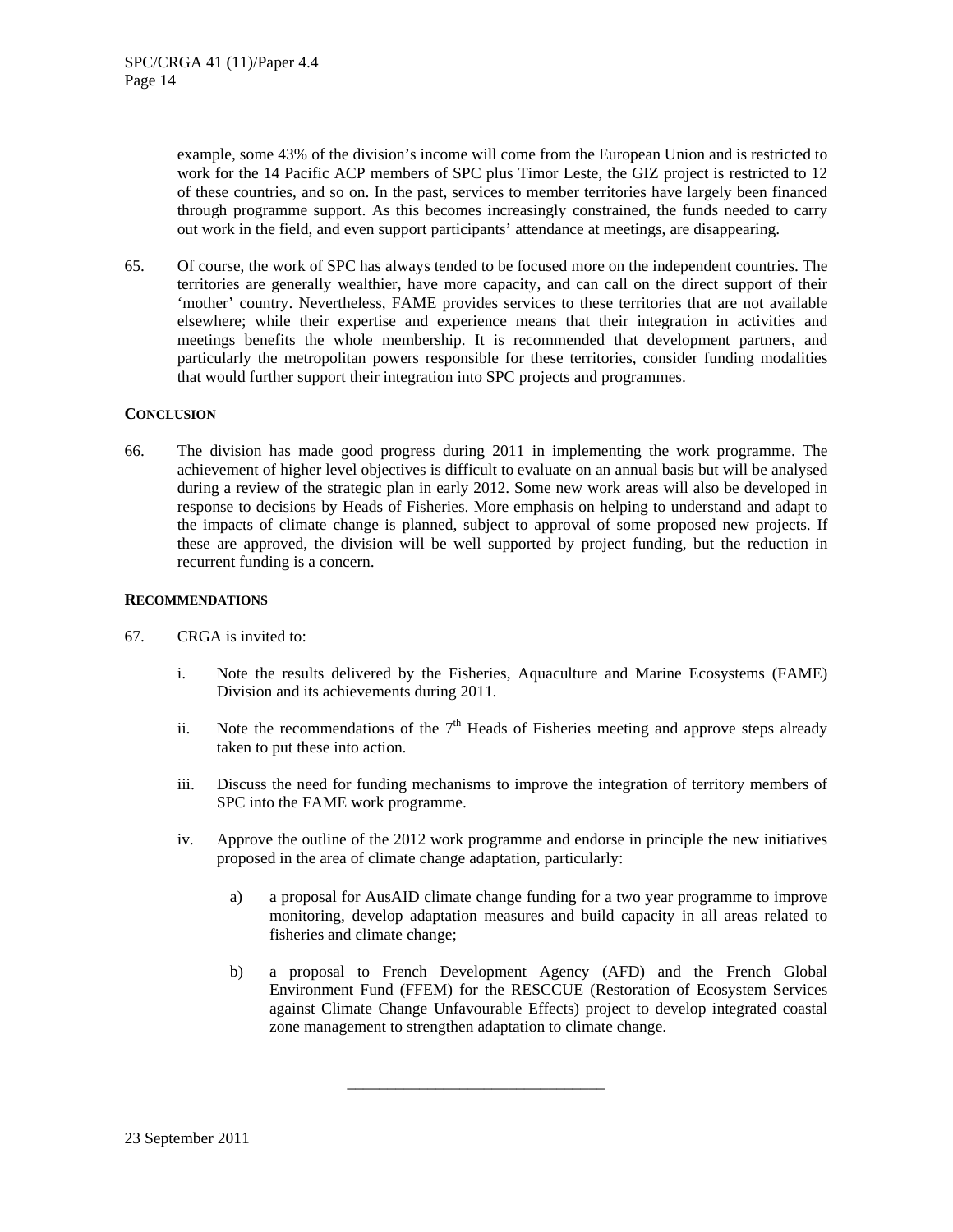# **ANNEXES**

1. Country specific activities with costings, including activities covered by a joint country strategy (JCS)

*(others to be made available on the website and translated if time permits)* 

- 2. Progress against strategic plan objectives
- 3. Major publications
- 4. Main sectoral meetings and workshops
- 5. Outcomes of the  $7<sup>th</sup>$  Heads of Fisheries Meeting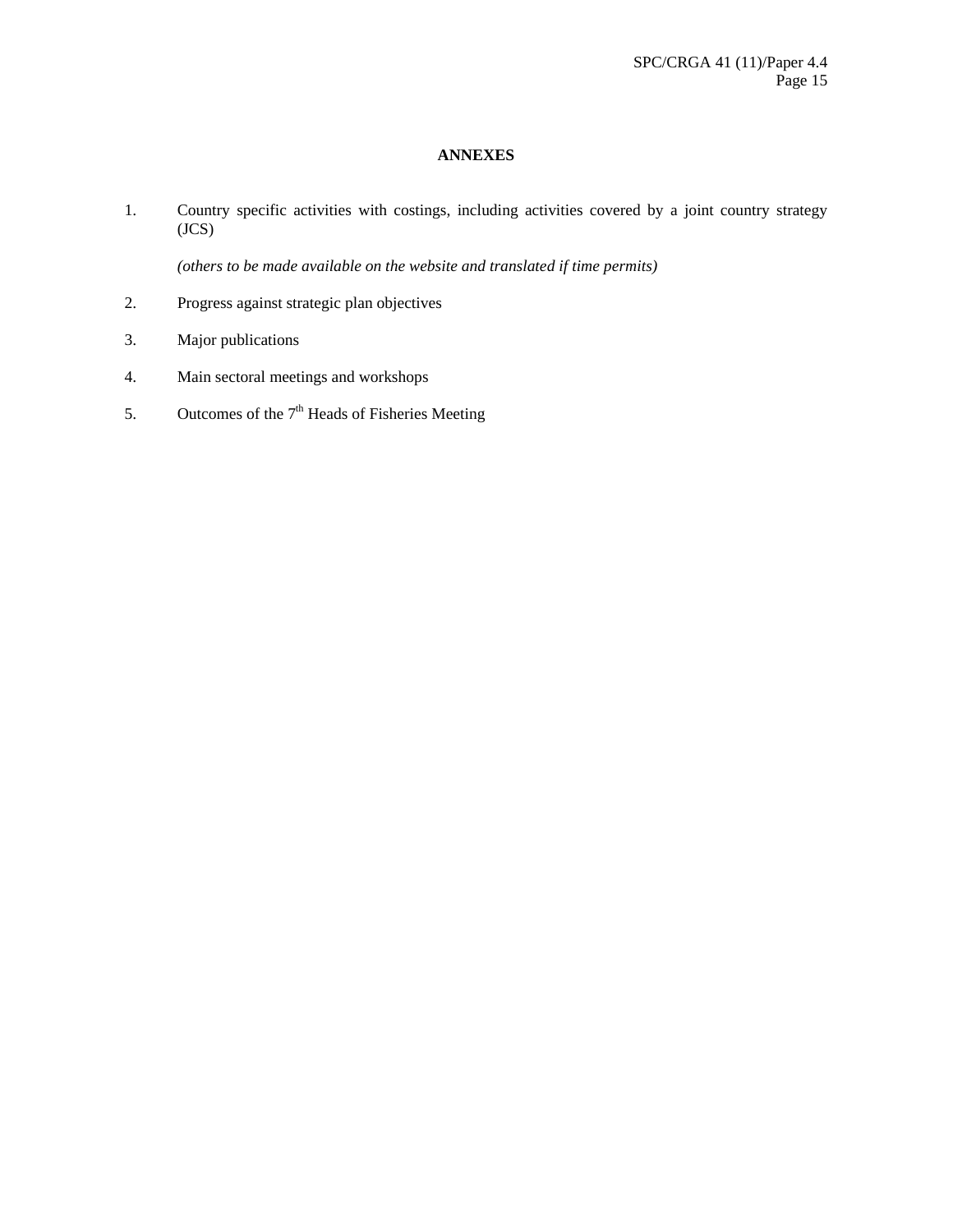# **COUNTRY SPECIFIC ACTIVITIES WITH COSTINGS, INCLUDING ACTIVITIES COVERED BY A JOINT COUNTRY STRATEGY (JCS)**

# *Note that this is a preliminary listing – costings where provided are only estimates. An accurate statement will be prepared after the end of the year, when activities have been completed and full financial records for the year are available.*

| <b>Country</b>                  | <b>Activities for 2011 (completed (January to August</b><br>inclusive) and planned (September to December)                                                             | <b>Staff</b><br>time, | Non-staff      |
|---------------------------------|------------------------------------------------------------------------------------------------------------------------------------------------------------------------|-----------------------|----------------|
|                                 | (* indicates activities covered by JCS)                                                                                                                                | work days             | costs<br>(CFP) |
| American                        | Completed                                                                                                                                                              |                       |                |
| Samoa                           | *Presentation of results of the large circle hook project to<br>$\bullet$                                                                                              | 5                     | 222,950        |
|                                 | meetings in American Samoa                                                                                                                                             |                       |                |
| <b>JCS</b> : Draft<br>2009-2013 | *Discussions held to set up information projects with<br>Department of Marine and Wildlife Resources (DMWR)<br>for the next 12 months                                  | $\overline{2}$        | 70,000         |
|                                 | *1 participant funded to attend a basic monitoring needs<br>for effective management workshop (Nadi, Fiji 26-29<br>April 2011)                                         | Nil                   | 163,500        |
|                                 | *1 participant funded to attend the 7 <sup>th</sup> Heads of Fisheries<br>$\bullet$<br>meeting (Noumea, 28 February to 4 March 2011)                                   | Nil                   | 269,700        |
|                                 | *Tuna data processing services<br>$\bullet$                                                                                                                            | 1                     | 222,336        |
|                                 | *National tuna webpages<br>$\bullet$                                                                                                                                   | $\sqrt{2}$            | 140,000        |
|                                 | *Stock assessment training<br>$\bullet$                                                                                                                                | 6                     | 300,000        |
|                                 | *Tuna fishery monitoring support                                                                                                                                       | 5                     | 320,000        |
|                                 | <b>Planned</b>                                                                                                                                                         |                       |                |
|                                 | *1 participant funded to attend the joint SPC/FAO<br>regional aquaculture workshop (Nadi, 11-14 October<br>2011)                                                       | Nil                   | 300,000        |
|                                 | *1 participant funded to attend the FAD symposium being<br>$\bullet$<br>held in French Polynesia in November 2011                                                      | Nil                   | 400,000        |
| <b>Cook</b>                     | <b>Completed</b>                                                                                                                                                       |                       |                |
| <b>Islands</b>                  | *Technical assistance with a boat building workshop<br>through a one-month consultancy                                                                                 | 3                     | 845,800        |
| JCS:                            | *Technical assistance with the development of an<br>$\bullet$<br>aquaculture strategy for Cook Islands                                                                 | 8                     | 316,000        |
| 2007-2010                       | *Technical assistance with funding of travel for SOPAC<br>$\bullet$<br>person to undertake GIS mapping and census of the pearl<br>farms in Manihiki                    | 6                     | 438,800        |
|                                 | • *Assistance provided in revising the agriculture and<br>fisheries census form, trochus management plan and sea<br>cucumber management plan                           | 7                     | Nil            |
|                                 | • $*1$ participant funded to attend the $7th$ Heads of Fisheries<br>meeting and SciCOFish/SciFish steering committee<br>meetings (Noumea, 28 February to 4 March 2011) | Nil                   | 311,200        |
|                                 | Tuna data processing services<br>$\bullet$                                                                                                                             | $\overline{c}$        | 781,484        |
|                                 | National tuna database support<br>$\bullet$                                                                                                                            | 58                    | 300,000        |
|                                 | National tuna webpages<br>$\bullet$                                                                                                                                    | $\sqrt{2}$            | 140,000        |
|                                 | National tuna fisheries status report                                                                                                                                  | 40                    | 400,000        |
|                                 | Stock assessment training                                                                                                                                              | 6                     | 400,000        |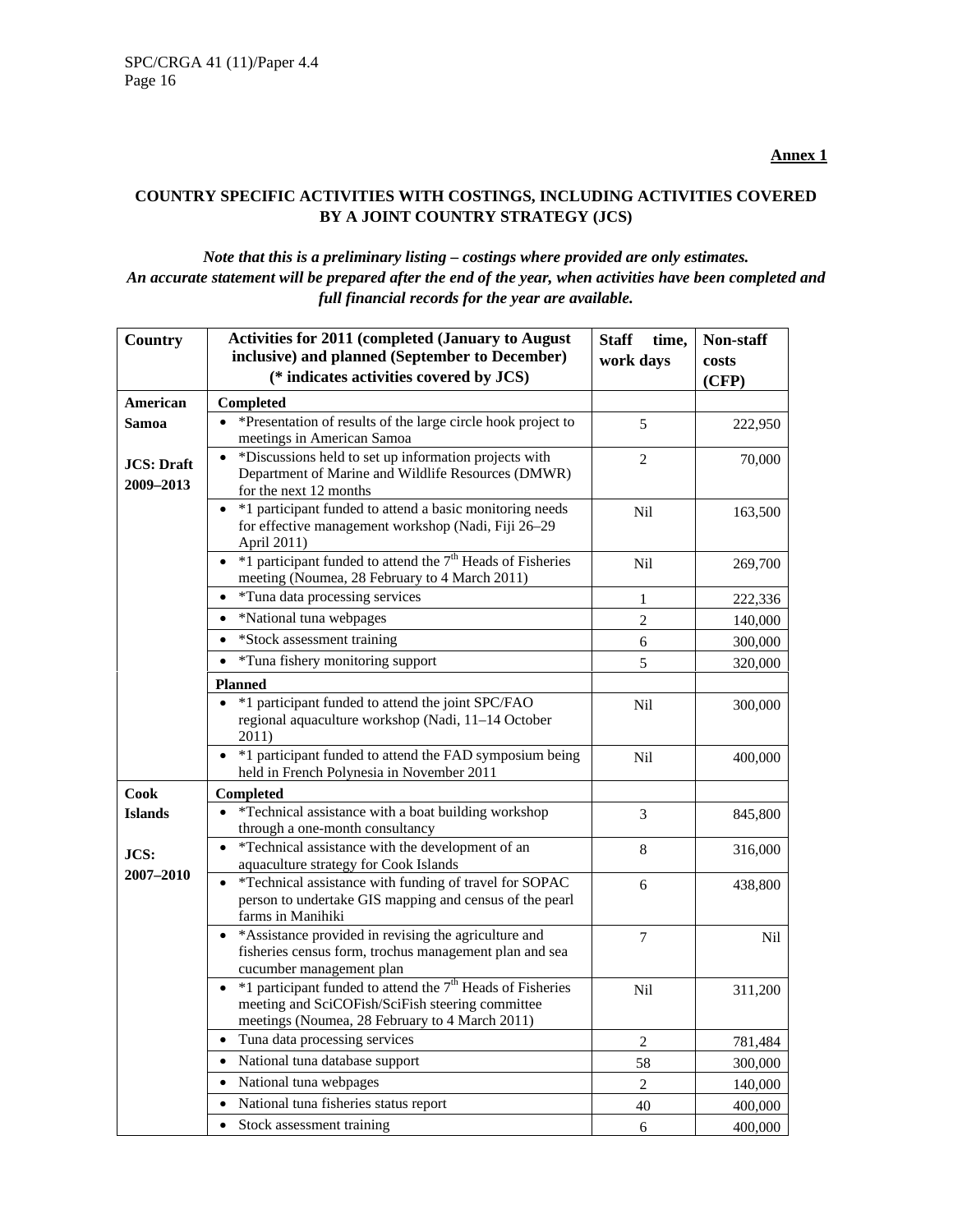| Country             | <b>Activities for 2011 (completed (January to August)</b>                                                                                                       | <b>Staff</b><br>time, | Non-staff |
|---------------------|-----------------------------------------------------------------------------------------------------------------------------------------------------------------|-----------------------|-----------|
|                     | inclusive) and planned (September to December)                                                                                                                  | work days             | costs     |
|                     | (* indicates activities covered by JCS)                                                                                                                         |                       | (CFP)     |
|                     | Tuna data management training<br>$\bullet$                                                                                                                      | 3                     | 300,000   |
|                     | Observer training<br>$\bullet$                                                                                                                                  | 27                    | 580,000   |
|                     | Tuna fishery monitoring support<br>٠                                                                                                                            | 20                    | 1,230,000 |
|                     | <b>Planned</b>                                                                                                                                                  |                       |           |
|                     | *Continued assistance provided in finalising the trochus                                                                                                        | $\,8\,$               | Nil       |
|                     | management plan and sea cucumber management plan and                                                                                                            |                       |           |
|                     | drafting a habitat map for invertebrates for ground-<br>truthing (on-location verification of data)                                                             |                       |           |
|                     | • Participation in mariculture review with Cook Islands as a                                                                                                    | 8                     | 350,000   |
|                     | case study for the review, plus setup of a data collection                                                                                                      |                       |           |
|                     | system for the Aitutaki sports fishers                                                                                                                          |                       |           |
|                     | *1 participant funded to attend the FAD symposium being<br>held in French Polynesia in November 2011                                                            | <b>Nil</b>            | 300,000   |
| Federated           | Completed                                                                                                                                                       |                       |           |
| <b>States</b><br>of | *In-country consultations, including project priority<br>$\bullet$                                                                                              | 6                     | 120,000   |
| <b>Micronesia</b>   | setting for the GIZ climate change project (CCCPIR)                                                                                                             |                       |           |
|                     | *Technical assistance and training with the construction                                                                                                        | 10                    | 501,700   |
| JCS:                | and deployment of 1 surface and 3 sub-surface FADs                                                                                                              |                       |           |
| 2008-2012           | *2 participants funded to attend the Asia-Pacific tropical<br>$\bullet$<br>sea cucumber aquaculture symposium (Noumea, 15-17                                    | Nil                   | 959,500   |
|                     | February 2011)                                                                                                                                                  |                       |           |
|                     | $*2$ participants funded to attend the $7th$ Heads of Fisheries<br>meeting and SciCOFish/SciFish steering committee                                             | Nil                   | 875,300   |
|                     | meetings (Noumea, 28 February to 4 March 2011)                                                                                                                  |                       |           |
|                     | *Tuna data processing services<br>$\bullet$                                                                                                                     | 38                    | 9,142,968 |
|                     | *National tuna database support<br>$\bullet$                                                                                                                    | 58                    | 1,600,000 |
|                     | *National tuna webpages<br>٠                                                                                                                                    | $\sqrt{2}$            | 140,000   |
|                     | *Stock assessment training<br>$\bullet$                                                                                                                         | 6                     | 400,000   |
|                     | *Tuna data management training<br>$\bullet$                                                                                                                     | 3                     | 400,000   |
|                     | *Observer training<br>$\bullet$                                                                                                                                 | 80                    | 1,555,000 |
|                     | *Tuna fishery monitoring support                                                                                                                                | 33                    | 2,000,000 |
|                     | *Tuna tagging<br>$\bullet$                                                                                                                                      | 10                    | 900,000   |
|                     | <b>Planned</b>                                                                                                                                                  |                       |           |
|                     | Capacity building/training in finfish, invertebrate and<br>habitat monitoring and conducting surveys to set baseline<br>for climate change monitoring programme | 40                    | 1,500,000 |
|                     | *Technical assistance with undertaking a review of the<br>$\bullet$<br>FSM legislation                                                                          | 6                     | 450,000   |
|                     | *Technical assistance to assess the feasibility of<br>$\bullet$                                                                                                 | 5                     | 450,000   |
|                     | aquaculture and mariculture commodities in Kosrae                                                                                                               |                       |           |
|                     | *1 participant funded to attend the FAD symposium being<br>held in French Polynesia in November 2011                                                            | Nil                   | 450,000   |
| Fiji Islands        | Completed                                                                                                                                                       |                       |           |
|                     | *Technical advice to Fiji Fisheries on JCS activities and<br>$\bullet$<br>seaweed paper for Cabinet                                                             | 5                     | Nil       |
| <b>JCS: Draft</b>   | *Technical assistance with country level consultations to                                                                                                       | 3                     | 150,000   |
| 2010-2014           | identify needs and priorities of tuna sector<br>*Technical assistance with aquaculture strategy                                                                 | $\sqrt{5}$            | 198,000   |
|                     | consultations and aquaculture legislation review                                                                                                                |                       |           |
|                     | *Technical assistance and scoping mission to assess and<br>$\bullet$                                                                                            | $\mathfrak s$         | 142,600   |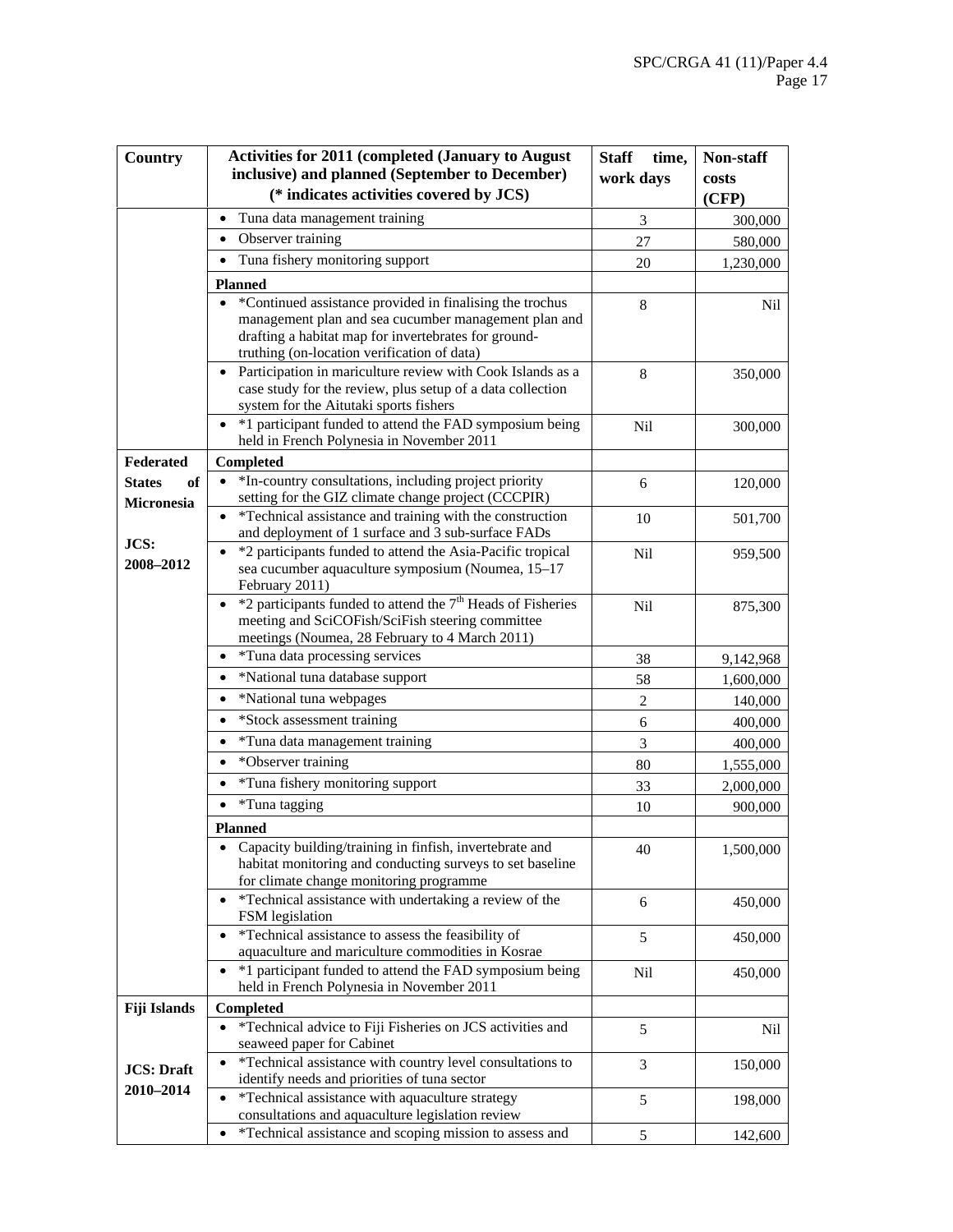| Country           | <b>Activities for 2011 (completed (January to August)</b>                                                                                                                     | <b>Staff</b><br>time, | Non-staff  |
|-------------------|-------------------------------------------------------------------------------------------------------------------------------------------------------------------------------|-----------------------|------------|
|                   | inclusive) and planned (September to December)                                                                                                                                | work days             | costs      |
|                   | (* indicates activities covered by JCS)                                                                                                                                       |                       | (CFP)      |
|                   | assist the Fiji Competent Authority and private sector                                                                                                                        |                       |            |
|                   | *2 participants funded to attend Asia-Pacific aquaculture<br>symposium and workshop on giant prawn culture in India<br>(January 2011)                                         | <b>Nil</b>            | 466,500    |
|                   | *5 participants (government and NGO) funded to attend a<br>$\bullet$<br>basic monitoring needs for effective management<br>workshop (Nadi, Fiji 26-29 April 2011)             | Nil                   | 274,900    |
|                   | *2 participants funded to attend the Asia-Pacific tropical<br>$\bullet$<br>sea cucumber aquaculture symposium (Noumea, 15-17<br>February 2011)                                | Nil                   | 578,400    |
|                   | *2 participants funded to attend the 7 <sup>th</sup> Heads of Fisheries<br>meeting and SciCOFish/SciFish steering committee<br>meetings (Noumea, 28 February to 4 March 2011) | Nil                   | 545,000    |
|                   | • *Tuna data processing services                                                                                                                                              | $\overline{4}$        | 1,650,320  |
|                   | *National tuna database support<br>$\bullet$                                                                                                                                  | 58                    | 200,000    |
|                   | *National tuna webpages<br>$\bullet$                                                                                                                                          | $\overline{2}$        | 140,000    |
|                   | *Stock assessment training                                                                                                                                                    | 6                     | 200,000    |
|                   | *Tuna data management training<br>$\bullet$                                                                                                                                   | 3                     | 200,000    |
|                   | *Observer training<br>$\bullet$                                                                                                                                               | 41                    | 545,000    |
|                   | *Tuna fishery monitoring support                                                                                                                                              | $\boldsymbol{7}$      | 410,000    |
|                   | <b>Planned</b>                                                                                                                                                                |                       |            |
|                   | Technical assistance with external audit of the Competent<br>Authority in Fiji                                                                                                | 6                     | 150,000    |
|                   | • Participation in mariculture review with Fiji as a case<br>study for the review                                                                                             | 7                     | 200,000    |
|                   | *Technical assistance and input to the feed ingredients<br>survey for freshwater shrimp aquaculture                                                                           | 2                     | Nil        |
|                   | *1 participant funded to attend the SPC practical safety<br>$\bullet$<br>and fishing course for fisheries officers in Santo, Vanuatu                                          | Nil                   | 250,000    |
|                   | *1 participant funded to attend the FAD symposium being<br>held in French Polynesia in November 2011                                                                          | <b>Nil</b>            | 350,000    |
| French            | Completed                                                                                                                                                                     |                       |            |
| Polynesia         | $*1$ participant funded to attend the $7th$ Heads of Fisheries<br>meeting and SciCOFish/SciFish steering committee<br>meetings (Noumea, 28 February to 4 March 2011)          | Nil                   | 279,000    |
| JCS:<br>2009-2014 | *Tuna data processing service<br>٠                                                                                                                                            | 3                     | 1,376,420  |
|                   | *National tuna webpages                                                                                                                                                       | $\overline{2}$        | 140,000    |
|                   | *Stock assessment training                                                                                                                                                    | $\sqrt{6}$            | 300,000    |
|                   | *Observer training                                                                                                                                                            | 32                    | 1,090,000  |
|                   | *Tuna fishery monitoring support<br>$\bullet$                                                                                                                                 | 3                     | 22,360,000 |
|                   | <b>Planned</b>                                                                                                                                                                |                       |            |
|                   | *Technical assistance in undertaking some economic<br>$\bullet$<br>assessments in the fisheries sector in French Polynesia                                                    | 5                     | 350,000    |
|                   | Assessment of markets in the Gambier Islands for the<br>$\bullet$<br>importation of fish from Pitcairn Island                                                                 | 2                     | 50,000     |
|                   | *Technical assistance and training for tuna graders and<br>$\bullet$<br>processors with assistance from a consultant                                                          | 5                     | 880,000    |
|                   | *1 participant funded to attend the joint SPC/FAO<br>$\bullet$<br>regional aquaculture workshop (Nadi, 11-14 October<br>2011)                                                 | Nil                   | 300,000    |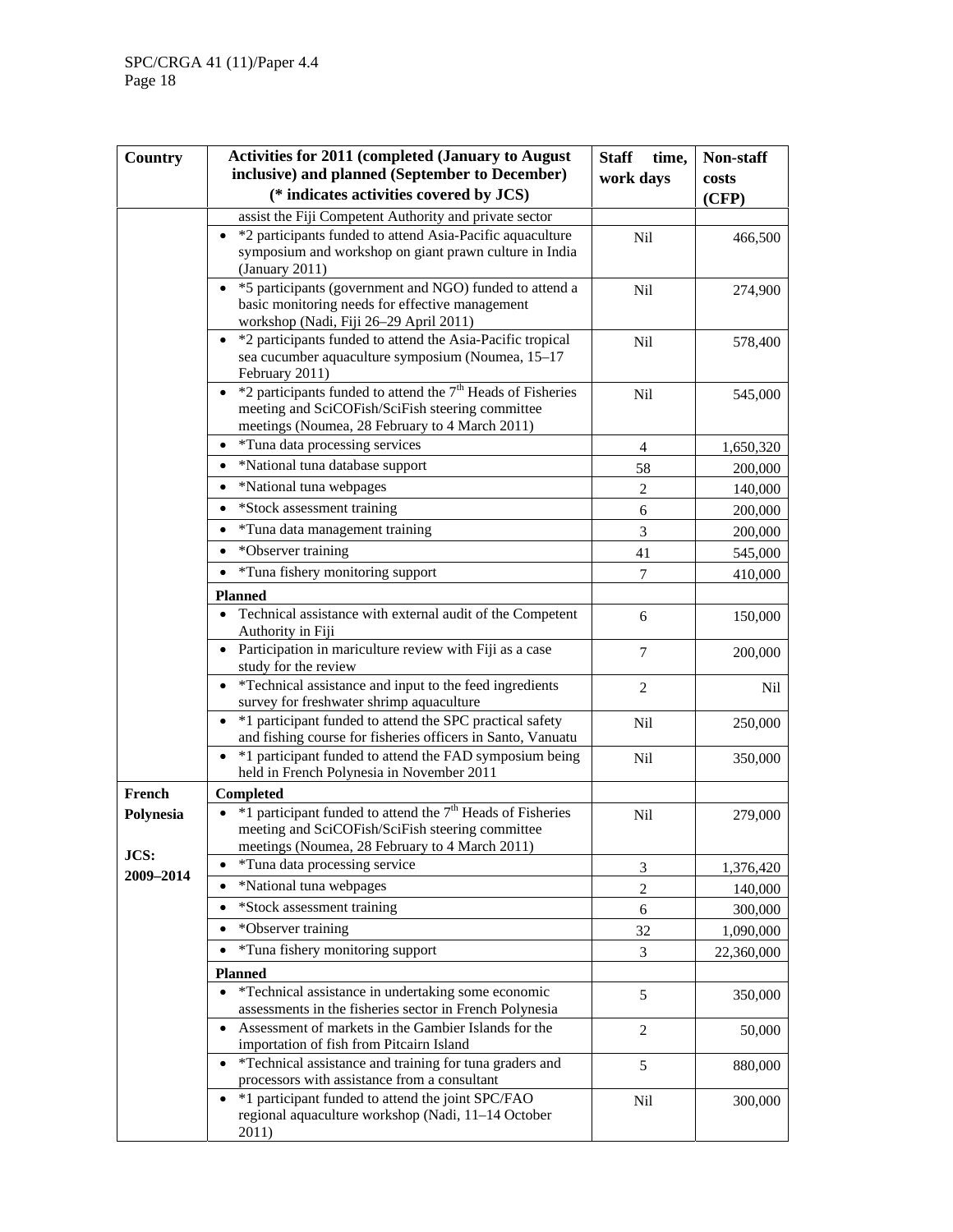| Country    | <b>Activities for 2011 (completed (January to August)</b>                                                                                                                    | <b>Staff</b><br>time, | Non-staff |
|------------|------------------------------------------------------------------------------------------------------------------------------------------------------------------------------|-----------------------|-----------|
|            | inclusive) and planned (September to December)                                                                                                                               | work days             | costs     |
|            | (* indicates activities covered by JCS)                                                                                                                                      |                       | (CFP)     |
|            | *1 participant funded to attend the SPC practical safety<br>$\bullet$<br>and fishing course for fisheries officers in Santo, Vanuatu                                         | Nil                   | 400,000   |
|            | Provision of interpretation services in support of the FAD<br>$\bullet$<br>symposium held in French Polynesia                                                                | 15                    | 1,050,000 |
| Guam       | Completed                                                                                                                                                                    |                       |           |
|            | *1 participant funded to attend the 7 <sup>th</sup> Heads of Fisheries<br>$\bullet$<br>meeting (Noumea, 28 February to 4 March 2011)                                         | Nil                   | 300,100   |
| Draft JCS: | *National tuna webpages                                                                                                                                                      | $\sqrt{2}$            | 140,000   |
| 2010-2014  | *Stock assessment training<br>٠                                                                                                                                              | 6                     |           |
|            |                                                                                                                                                                              |                       | 300,000   |
|            | <b>Planned</b><br>*1 participant funded to attend the joint SPC/FAO<br>regional aquaculture workshop (Nadi, 11-14 October<br>2011)                                           | Nil                   | 400,000   |
|            | • *1 participant funded to attend the FAD symposium being<br>held in French Polynesia in November 2011                                                                       | Nil                   | 450,000   |
| Kiribati   | Completed                                                                                                                                                                    |                       |           |
|            | *Technical assistance with the review of the Kiribati                                                                                                                        | $\,8\,$               | 409,700   |
| JCS:       | coastal fisheries data for fisheries management                                                                                                                              |                       |           |
| 2008-2011  | *Technical assistance through consultations on<br>institutional strengthening of the fisheries sector                                                                        | 8                     | 403,200   |
|            | *Technical assistance with developing the Nonouti<br>$\bullet$<br>bonefish management plan and associated bylaws                                                             | 6                     | 100,000   |
|            | *Technical assistance with input to developing a sea<br>$\bullet$<br>cucumber management plan for Kiribati                                                                   | 5                     | Nil       |
|            | *Technical assistance with the review and finalisation of<br>$\bullet$<br>and LRFFT (Live Reef Food Fish Trade) access<br>agreement for mother ships                         | $\overline{4}$        | Nil       |
|            | *Technical assistance with FAD constriction and<br>$\bullet$<br>deployment and FAD fishing skills training                                                                   | 18                    | 504,600   |
|            | • Participation in GIZ mission to set priorities for climate<br>change work under the CCCPIR (Coping with Climate<br>Change in the Pacific Islands Region) project           | $\overline{4}$        | 6,000     |
|            | *Technical assistance with country level consultations to<br>٠<br>identify needs and priorities of tuna sector                                                               | 3                     | 150,000   |
|            | *Attachment training in Nauru on community-based<br>fisheries management                                                                                                     | Nil                   | 140,200   |
|            | *1 participant funded to attend a basic monitoring needs<br>for effective management workshop (Nadi, Fiji 26-29<br>April 2011)                                               | Nil                   | 154,400   |
|            | *1 participant funded to attend the Asia-Pacific tropical<br>$\bullet$<br>sea cucumber aquaculture symposium (Noumea, 15-17<br>February 2011)                                | Nil                   | 490,240   |
|            | $\bullet$ *1 participant funded to attend the $7th$ Heads of Fisheries<br>meeting and SciCOFish/SciFish steering committee<br>meetings (Noumea, 28 February to 4 March 2011) | Nil                   | 432,000   |
|            | *Tuna data processing services<br>$\bullet$                                                                                                                                  | 5                     | 2,330,289 |
|            | *National tuna database support<br>$\bullet$                                                                                                                                 | 58                    | Nil       |
|            | *National tuna webpages<br>٠                                                                                                                                                 | 20                    | 140,000   |
|            | *National tuna fisheries status report                                                                                                                                       | 20                    | 400,000   |
|            | *Stock assessment training<br>٠                                                                                                                                              | 12                    | 600,000   |
|            | *Tuna data management training                                                                                                                                               | 18                    | 300,000   |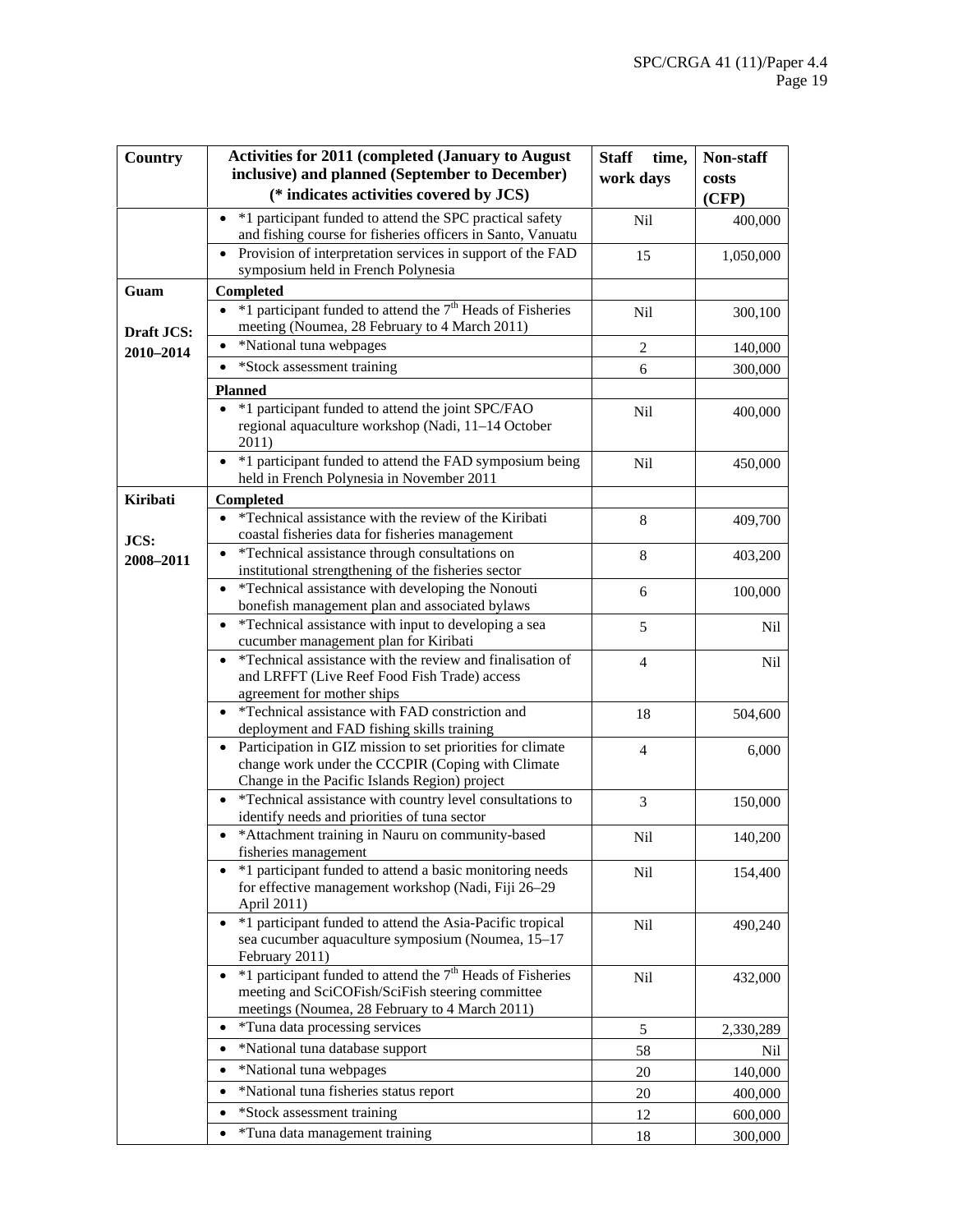| Country         | <b>Activities for 2011 (completed (January to August)</b>                                                                | <b>Staff</b><br>time, | Non-staff |
|-----------------|--------------------------------------------------------------------------------------------------------------------------|-----------------------|-----------|
|                 | inclusive) and planned (September to December)                                                                           | work days             | costs     |
|                 | (* indicates activities covered by JCS)                                                                                  |                       | (CFP)     |
|                 | *Observer training<br>$\bullet$                                                                                          | 117                   | 2,475,000 |
|                 | *Tuna fishery monitoring support<br>$\bullet$                                                                            | 28                    | 1,680,000 |
|                 | *Tuna tagging<br>$\bullet$                                                                                               | 10                    | 900,000   |
|                 | <b>Planned</b>                                                                                                           |                       |           |
|                 | Capacity building/training in finfish, invertebrate and                                                                  | 40                    | 1,500,000 |
|                 | habitat monitoring and conducting surveys to set baseline                                                                |                       |           |
|                 | for climate change monitoring programme                                                                                  |                       |           |
|                 | *Technical assistance with the development of guidelines<br>for importation of sandfish as brood stock for aquaculture   | 5                     | Nil       |
|                 | Technical assistance with developing protocols to monitor<br>$\bullet$                                                   | 10                    | 530,000   |
|                 | the effects of sand dredging in the lagoon                                                                               |                       |           |
|                 | *Technical assistance with input to finalising the sea<br>$\bullet$                                                      | 5                     | Nil       |
|                 | cucumber management plan for Kiribati                                                                                    |                       |           |
|                 | Technical assistance with train-the-trainer activities for<br>$\bullet$                                                  | 12                    | 350,000   |
|                 | MTC (Marine Training Centre) lecturers and training of<br>students in purse seining                                      |                       |           |
|                 | *1 participant funded to attend the SPC practical safety                                                                 | Nil                   |           |
|                 | and fishing course for fisheries officers in Santo, Vanuatu                                                              |                       | 350,000   |
|                 | *1 participant funded to FAD symposium being held in<br>$\bullet$                                                        | <b>Nil</b>            | 400,000   |
|                 | French Polynesia in November 2011                                                                                        |                       |           |
| <b>Marshall</b> | Completed                                                                                                                |                       |           |
| <b>Islands</b>  | *Technical assistance with the review of the RMI fisheries                                                               | 8                     | 830,000   |
|                 | legislation, two separate workshops - April and May<br>*Technical assistance with developing a sea cucumber<br>$\bullet$ |                       |           |
| JCS:            | management plan                                                                                                          | 10                    | Nil       |
| 2008-2010       | *Technical assistance and training with sea cucumber<br>$\bullet$                                                        | 10                    | 725,000   |
|                 | survey methodologies                                                                                                     |                       |           |
|                 | *Assistance and training for baseline assessments of<br>$\bullet$                                                        | 25                    | 1,570,100 |
|                 | resources (finfish and invertebrates) and habitats for                                                                   |                       |           |
|                 | climate change project<br>*Technical assistance and training with Underwater<br>$\bullet$                                |                       |           |
|                 | Visual Census UVC for finfish and review of draft                                                                        | 10                    | 665,700   |
|                 | aquarium fish management plan                                                                                            |                       |           |
|                 | *2 participants (government and NGO) funded to attend a                                                                  | Nil                   | 583,400   |
|                 | basic monitoring needs for effective management                                                                          |                       |           |
|                 | workshop (Nadi, Fiji 26-29 April 2011)<br>• $*1$ participant funded to attend the $7th$ Heads of Fisheries               |                       |           |
|                 | meeting and SciCOFish/SciFish steering committee                                                                         | Nil                   | 308,900   |
|                 | meetings (Noumea, 28 February to 4 March 2011)                                                                           |                       |           |
|                 | *Tuna data processing services<br>٠                                                                                      | 10                    | 4,330,415 |
|                 | *National tuna database support                                                                                          | 58                    | 330,000   |
|                 | *National tuna webpages<br>$\bullet$                                                                                     | $\overline{c}$        | 140,000   |
|                 | *National tuna fisheries status report<br>$\bullet$                                                                      | 40                    | Nil       |
|                 | *Stock assessment training<br>$\bullet$                                                                                  | 6                     | 400,000   |
|                 | *Tuna data management training<br>$\bullet$                                                                              | 17                    | 400,000   |
|                 | *Observer training<br>$\bullet$                                                                                          | 141                   | 2,880,000 |
|                 | *Tuna fishery monitoring support<br>$\bullet$                                                                            | 41                    | 2,480,000 |
|                 | *Tuna tagging<br>$\bullet$                                                                                               | 10                    |           |
|                 |                                                                                                                          |                       | 900,000   |
|                 | <b>Planned</b><br>Technical assistance with fishing trials for small pelagic                                             |                       |           |
|                 |                                                                                                                          | 15                    | 2,295,000 |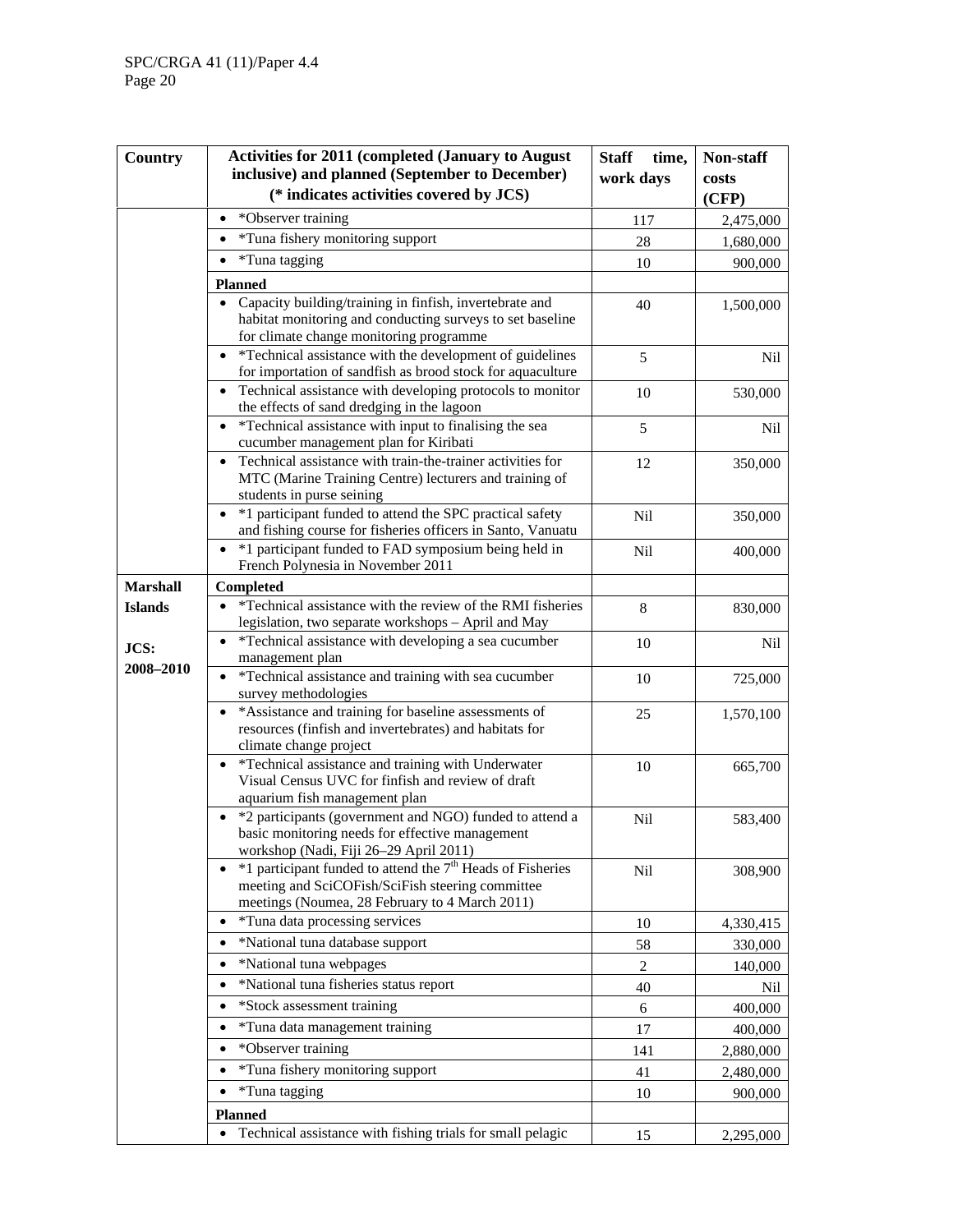| Country      | <b>Activities for 2011 (completed (January to August)</b>                                                | <b>Staff</b><br>time, | Non-staff  |
|--------------|----------------------------------------------------------------------------------------------------------|-----------------------|------------|
|              | inclusive) and planned (September to December)                                                           | work days             | costs      |
|              | (* indicates activities covered by JCS)                                                                  |                       | (CFP)      |
|              | fish, provision of equipment for the trials and setup of a                                               |                       |            |
|              | data collection system for this activity                                                                 |                       |            |
|              | *Technical assistance through a review of the economics                                                  | 5                     | 225,000    |
|              | of the fish market                                                                                       |                       |            |
|              | *1 participant funded to attend SPC/FAO sea cucumber<br>management options workshop in November 2011     | Nil                   | 450,000    |
|              | *1 participant funded to attend the FAD symposium being                                                  |                       |            |
|              | held in French Polynesia in November 2011                                                                | Nil                   | 450,000    |
| <b>Nauru</b> | <b>Completed</b>                                                                                         |                       |            |
|              | *Technical assistance and training with the conducting of                                                | 10                    | 793,500    |
| JCS:         | a national community-based ecosystem approach to                                                         |                       |            |
| 2008-2010    | fisheries management (CEAFM) workshop                                                                    |                       |            |
|              | *Technical assistance with designing the floor plan for a                                                | 3                     | <b>Nil</b> |
|              | milkfish nursery station for imported fry for biosecurity                                                |                       |            |
|              | checks and nursery care<br>• $*1$ participant funded to attend the $7th$ Heads of Fisheries              |                       |            |
|              | meeting and SciCOFish/SciFish steering committee                                                         | Nil                   | 482,500    |
|              | meetings (Noumea, 28 February to 4 March 2011)                                                           |                       |            |
|              | • Tuna data processing services                                                                          | $\overline{4}$        | 1,607,839  |
|              | National tuna database support                                                                           | 58                    | 300,000    |
|              | National tuna webpages<br>$\bullet$                                                                      | $\overline{2}$        | 140,000    |
|              | Stock assessment training<br>$\bullet$                                                                   | 6                     | 300,000    |
|              | Tuna data management training                                                                            | 3                     | 300,000    |
|              | Observer training                                                                                        | 24                    | 530,000    |
|              | Tuna fishery monitoring support<br>$\bullet$                                                             | 23                    |            |
|              |                                                                                                          |                       | 1,360,000  |
|              | <b>Planned</b><br>Technical assistance with setting up a holding facility for                            |                       |            |
|              | aquarium fish                                                                                            | 10                    | 400,000    |
|              | • *Technical assistance to review and update the                                                         | 6                     | 350,000    |
|              | aquaculture development plan for the country                                                             |                       |            |
|              | *1 participant funded to attend the FAD symposium being                                                  | Nil                   | 350,000    |
|              | held in French Polynesia in November 2011                                                                |                       |            |
| <b>New</b>   | Completed                                                                                                |                       |            |
| Caledonia    | Technical assistance and consultations on developing a<br>٠<br>bonefish sports fishery in North Province | $\overline{2}$        | 61,200     |
|              | Technical assistance with spat collection systems for                                                    | 5                     | 72,000     |
| JCS: to be   | scallops in North Province                                                                               |                       |            |
| developed    | Technical assistance with spanner crab fishing trials to<br>assess potential for a fishery               | 10                    | 1,221,200  |
| in 2011      | Technical assistance with a pilot project on the collection                                              |                       |            |
|              | and grow out of lobster larvae                                                                           | 3                     | Nil        |
|              | • Technical assistance and advice on production of silage                                                | 5                     | 250,000    |
|              | from fish waste and the provision of equipment and                                                       |                       |            |
|              | promotional materials                                                                                    |                       |            |
|              | • Technical assistance with laying out fishing licence cards                                             | $\mathbf{1}$          | Nil        |
|              | for South Province<br>Technical assistance and advice on rabbitfish culture and                          |                       |            |
|              | possible sourcing of local brood stock                                                                   | 5                     | Nil        |
|              | • Assistance and consultation as part of developing the                                                  | 5                     | Nil        |
|              | fisheries component of the New Caledonia joint country                                                   |                       |            |
|              | strategy                                                                                                 |                       |            |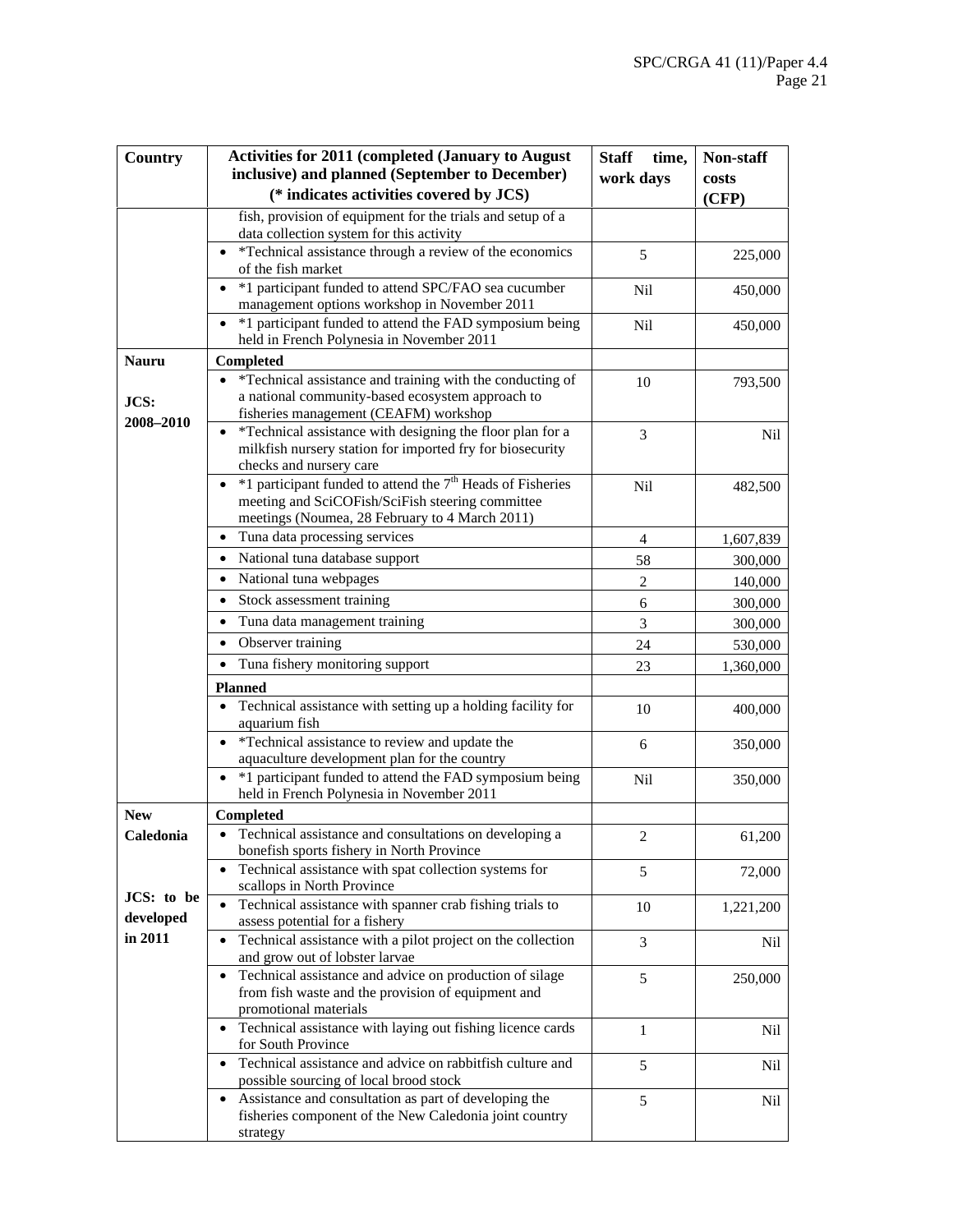| Country           | <b>Activities for 2011 (completed (January to August)</b>                                                                                                                         | <b>Staff</b><br>time, | Non-staff  |
|-------------------|-----------------------------------------------------------------------------------------------------------------------------------------------------------------------------------|-----------------------|------------|
|                   | inclusive) and planned (September to December)                                                                                                                                    | work days             | costs      |
|                   | (* indicates activities covered by JCS)                                                                                                                                           |                       | (CFP)      |
|                   | Tuna data processing services<br>$\bullet$                                                                                                                                        | $\overline{2}$        | 1,016,657  |
|                   | National tuna webpages<br>$\bullet$                                                                                                                                               | $\overline{2}$        | 140,000    |
|                   | Stock assessment training<br>$\bullet$                                                                                                                                            | 12                    | Nil        |
|                   | Tuna fishery monitoring support                                                                                                                                                   | Nil                   | 13,560,000 |
|                   | <b>Planned</b>                                                                                                                                                                    |                       |            |
|                   | Technical assistance with the development of an<br>$\bullet$<br>information brochure looking at appropriate aquaculture<br>species for local development                          | 10                    | 200,000    |
|                   | 1 participant funded to attend the joint SPC/FAO regional<br>$\bullet$<br>aquaculture workshop (Nadi, 11-14 October 2011)                                                         | Nil                   | 250,000    |
|                   | Technical assistance through funding a consultancy to<br>$\bullet$<br>train local industry in the correct handling of aquarium<br>fish for export                                 | $\overline{2}$        | 750,000    |
|                   | • 1 participant funded to attend the FAD symposium being<br>held in French Polynesia in November 2011                                                                             | Nil                   | 350,000    |
| <b>Niue</b>       | <b>Completed</b>                                                                                                                                                                  |                       |            |
| JCS:              | *Technical assistance with undertaking an economic<br>assessment or cost benefit analysis of the value of FADs<br>to the domestic fishery                                         | 5                     | <b>Nil</b> |
| 2009-2013         | $*1$ participant funded to attend the $7th$ Heads of Fisheries<br>$\bullet$<br>meeting and SciCOFish/SciFish steering committee<br>meetings (Noumea, 28 February to 4 March 2011) | Nil                   | 463,200    |
|                   | Tuna data processing services                                                                                                                                                     | Nil                   | 26,728     |
|                   | National tuna database support                                                                                                                                                    | 58                    | Nil        |
|                   | National tuna webpages<br>$\bullet$                                                                                                                                               | $\overline{2}$        | 140,000    |
|                   | Stock assessment training<br>$\bullet$                                                                                                                                            | 6                     | 300,000    |
|                   | <b>Planned</b>                                                                                                                                                                    |                       |            |
|                   | *Technical assistance through strengthening sports fishing<br>industry with training of local guides, provision of<br>expendable gear and assistance with advisory services       | 10                    | 1,785,000  |
|                   | *Technical assistance and training in FAD construction<br>and deployment, FAD fishing skills and small-boat safety                                                                | 10                    | 450,000    |
|                   | *1 participant funded to attend the SPC practical safety<br>and fishing course for fisheries officers in Santo, Vanuatu                                                           | Nil                   | 350,000    |
|                   | *1 participant funded to attend the FAD symposium being<br>held in French Polynesia in November 2011                                                                              | Nil                   | 400,000    |
| <b>Northern</b>   | Completed                                                                                                                                                                         |                       |            |
| <b>Mariana</b>    | *Participation at launch of aquaculture development plan<br>$\bullet$<br>and resource person for cage culture symposium                                                           | 6                     | 448,100    |
| <b>Islands</b>    | *Publication and shipping costs for CNMI's aquaculture<br>development plan                                                                                                        | 5                     | 65,200     |
| JCS:<br>2009-2013 | $*1$ participant funded to attend the $7th$ Heads of Fisheries<br>meeting (Noumea, 28 February to 4 March 2011)                                                                   | Nil                   | 401,200    |
|                   | *National tuna webpages<br>$\bullet$                                                                                                                                              | $\sqrt{2}$            | 140,000    |
|                   | *Stock assessment training<br>$\bullet$                                                                                                                                           | 6                     | 400,000    |
|                   | <b>Planned</b>                                                                                                                                                                    |                       |            |
|                   | *1 participant funded to attend the joint SPC/FAO<br>$\bullet$<br>regional aquaculture workshop (Nadi, 11-14 October<br>2011)                                                     | Nil                   | 400,000    |
|                   | *1 participant funded to attend the FAD symposium being<br>٠                                                                                                                      | Nil                   |            |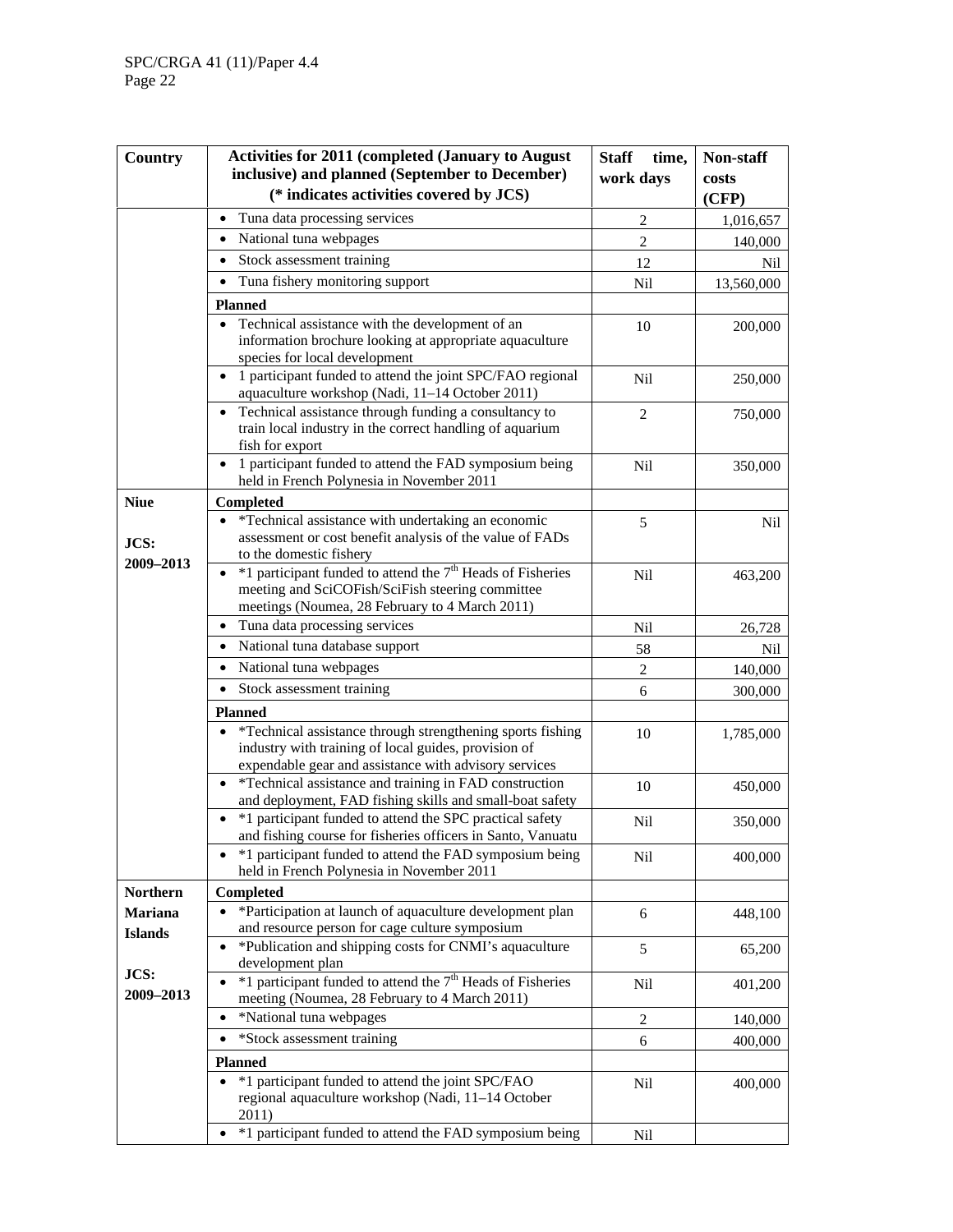| Country       | <b>Activities for 2011 (completed (January to August)</b>                                                                    | <b>Staff</b><br>time, | Non-staff |
|---------------|------------------------------------------------------------------------------------------------------------------------------|-----------------------|-----------|
|               | inclusive) and planned (September to December)                                                                               | work days             | costs     |
|               | (* indicates activities covered by JCS)                                                                                      |                       | (CFP)     |
|               | held in French Polynesia in November 2011                                                                                    |                       |           |
| Palau         | Completed                                                                                                                    |                       |           |
|               | *Technical assistance and advice on institutional                                                                            | 10                    | 496,600   |
| JCS:          | strengthening of the Bureau of Marine Resources (BMR),                                                                       |                       |           |
| 2009-2013     | and participation of a resource person in Micronesian<br>Challenge workshop                                                  |                       |           |
|               | • *Assistance with reviewing and advising on the sea                                                                         | 3                     | Nil       |
|               | cucumber regulations for Palau                                                                                               |                       |           |
|               | • *Advice provided in setting up a data collection system<br>for FAD fishers                                                 | $\overline{2}$        | Nil       |
|               | *1 participant funded to attend the 7 <sup>th</sup> Heads of Fisheries<br>$\bullet$                                          |                       |           |
|               | meeting and SciCOFish/SciFish steering committee                                                                             | Nil                   | 430,400   |
|               | meetings (Noumea, 28 February to 4 March 2011)                                                                               |                       |           |
|               | *Tuna data processing services<br>$\bullet$                                                                                  | 5                     | 2,227,182 |
|               | *National tuna database support<br>$\bullet$                                                                                 | 58                    | 270,000   |
|               | *National tuna webpages<br>٠                                                                                                 | $\overline{2}$        | 140,000   |
|               | *Stock assessment training<br>$\bullet$                                                                                      | 6                     | 400,000   |
|               | *Tuna data management training<br>٠                                                                                          | 3                     | 400,000   |
|               | *Observer training<br>٠                                                                                                      | 19                    | 505,000   |
|               | *Tuna fishery monitoring support                                                                                             | 21                    | 1,290,000 |
|               | <b>Planned</b>                                                                                                               |                       |           |
|               | 1 participant funded to attend SPC/FAO sea cucumber                                                                          | <b>Nil</b>            | 450,000   |
|               | management options workshop in November 2011                                                                                 |                       |           |
|               | *1 participant funded to attend the FAD symposium being<br>held in French Polynesia in November 2011                         | <b>Nil</b>            | 450,000   |
| Papua New     | <b>Completed</b>                                                                                                             |                       |           |
| <b>Guinea</b> | Technical assistance with conducting a training needs                                                                        | 12                    | 300,000   |
|               | assessment in the industrial fisheries post-harvest sector                                                                   |                       |           |
|               | Technical assistance to the PNG Competent Authority<br>$\bullet$<br>conducting thermal process validation at RD Tuna         | 12                    | 300,000   |
| JCS: to be    | Canners Ltd in Madang                                                                                                        |                       |           |
| developed     | Technical assistance with strategic planning and surveys                                                                     | 6                     | 381,000   |
| in 2011       | for aquaculture potential in PNG                                                                                             |                       |           |
|               | Assistance and advice provided during meetings with the                                                                      | 8                     | 466,300   |
|               | National Fisheries Authority (NFA) and TNC at Manus<br>Technical assistance with a training needs assessment in<br>$\bullet$ |                       |           |
|               | fisheries and aquaculture, three staff                                                                                       | 30                    | 1,386,400 |
|               | Assistance and consultation as part of developing the<br>$\bullet$                                                           | 6                     | 531,900   |
|               | fisheries component of the PNG joint country strategy                                                                        |                       |           |
|               | Technical assistance in assessing the status of the<br>aquarium fish trade and revising the aquarium trade                   | 15                    | 474,300   |
|               | management plan for PNG                                                                                                      |                       |           |
|               | Participation in GIZ mission to set priorities for climate                                                                   | 3                     | Nil       |
|               | change work under the CCCPIR project                                                                                         |                       |           |
|               | Technical assistance with development planning for the<br>٠<br>PNG Fishing Industry Association and consultations            | 10                    | 689,500   |
|               | Participation in mariculture review with PNG as a case<br>$\bullet$                                                          | 10                    |           |
|               | study for the review                                                                                                         |                       | 676,100   |
|               | Technical assistance with NFA industry fisheries                                                                             | 6                     | 521,000   |
|               | association to identify needs of tuna industry                                                                               |                       |           |
|               | Assistance through consultancy to install temperature                                                                        | 2                     | 177,700   |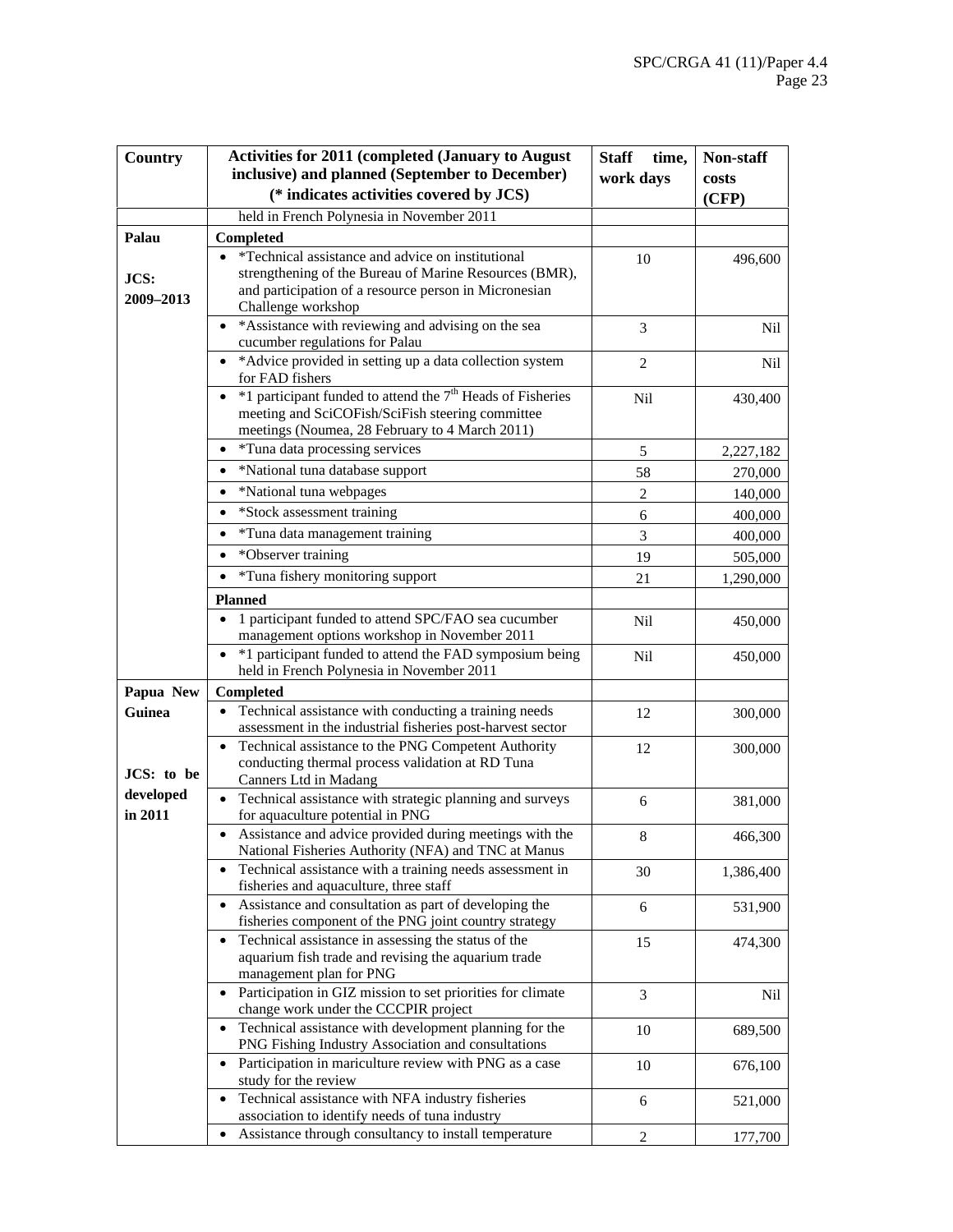| Country           | <b>Activities for 2011 (completed (January to August)</b>                                                                                                                       | <b>Staff</b><br>time, | Non-staff  |
|-------------------|---------------------------------------------------------------------------------------------------------------------------------------------------------------------------------|-----------------------|------------|
|                   | inclusive) and planned (September to December)                                                                                                                                  | work days             | costs      |
|                   | (* indicates activities covered by JCS)                                                                                                                                         |                       | (CFP)      |
|                   | loggers at a site in Manus as part of climate change project                                                                                                                    |                       |            |
|                   | 1 participant funded to attend the Asia-Pacific tropical sea<br>cucumber aquaculture symposium (Noumea, 15-17<br>February 2011)                                                 | <b>Nil</b>            | 473,700    |
|                   | 1 participant funded to attend a basic monitoring needs for<br>$\bullet$<br>effective management workshop (Nadi, Fiji 26-29 April<br>2011)                                      | <b>Nil</b>            | 245,500    |
|                   | 2 participants funded to attend the $7th$ Heads of Fisheries<br>$\bullet$<br>meeting and SciCOFish/SciFish steering committee<br>meetings (Noumea, 28 February to 4 March 2011) | <b>Nil</b>            | 699,800    |
|                   | Tuna data processing services                                                                                                                                                   | 41                    | 17,893,896 |
|                   | National tuna webpages<br>٠                                                                                                                                                     | $\overline{2}$        | 140,000    |
|                   | Stock assessment training<br>$\bullet$                                                                                                                                          | 12                    | 600,000    |
|                   | Tuna data management training<br>$\bullet$                                                                                                                                      | 3                     | 300,000    |
|                   | Observer training<br>$\bullet$                                                                                                                                                  | 68                    | 4,145,000  |
|                   | Tuna tagging                                                                                                                                                                    | 480                   | 27,000,000 |
|                   | <b>Planned</b>                                                                                                                                                                  |                       |            |
|                   | Technical assistance with external audit of the Competent<br>Authority in PNG                                                                                                   | 6                     | 250,000    |
|                   | • Technical assistance and training with bait fishing trials in<br>association with small-scale pole-and-line fishing trials                                                    | 10                    | 600,000    |
|                   | Attachment training for one fisheries staff person with<br>$\bullet$<br>Regional Media Centre in Fiji                                                                           | 3                     | 150,000    |
|                   | 1 participant funded to attend the FAD symposium being<br>$\bullet$<br>held in French Polynesia in November 2011                                                                | Nil                   | 500,000    |
| <b>Pitcairn</b>   | Completed                                                                                                                                                                       |                       |            |
| <b>Island</b>     | *National tuna webpages                                                                                                                                                         | $\overline{2}$        | 140,000    |
|                   | <b>Planned</b>                                                                                                                                                                  |                       |            |
| JCS:<br>2009-2013 | *Technical assistance to look at the marketing options for<br>Pitcairn marine products and assess options for FADs                                                              | 5                     | 700,000    |
| Samoa             | <b>Completed</b>                                                                                                                                                                |                       |            |
| JCS:              | In-country consultations including project priority setting<br>for the GIZ climate change project (CCCPIR)                                                                      | 6                     | 123,800    |
| 2010-2012         | *Technical assistance provided to Samoa's CEAFM<br>national consultations and finalisation of framework                                                                         | 12                    | 498,800    |
|                   | *Technical assistance with assessing market survey needs<br>and a workplan for market surveys for next 2 years                                                                  | 8                     | 314,200    |
|                   | *Technical assistance with country level consultations to<br>$\bullet$<br>identify needs and priorities of tuna sector                                                          | 3                     | 150,000    |
|                   | *2 participants funded to attend a basic monitoring needs<br>$\bullet$<br>for effective management workshop (Nadi, Fiji 26-29<br>April 2011)                                    | Nil                   | 218,400    |
|                   | *1 participant funded to attend the Asia-Pacific tropical<br>sea cucumber aquaculture symposium (Noumea, 15-17<br>February 2011)                                                | Nil                   | 328,800    |
|                   | $\bullet$ *1 participant funded to attend the $7th$ Heads of Fisheries<br>meeting and SciCOFish/SciFish steering committee<br>meetings (Noumea, 28 February to 4 March 2011)    | Nil                   | 313,400    |
|                   | *National tuna database support                                                                                                                                                 | 58                    | 330,000    |
|                   | *National tuna webpages<br>$\bullet$                                                                                                                                            | 2                     | 140,000    |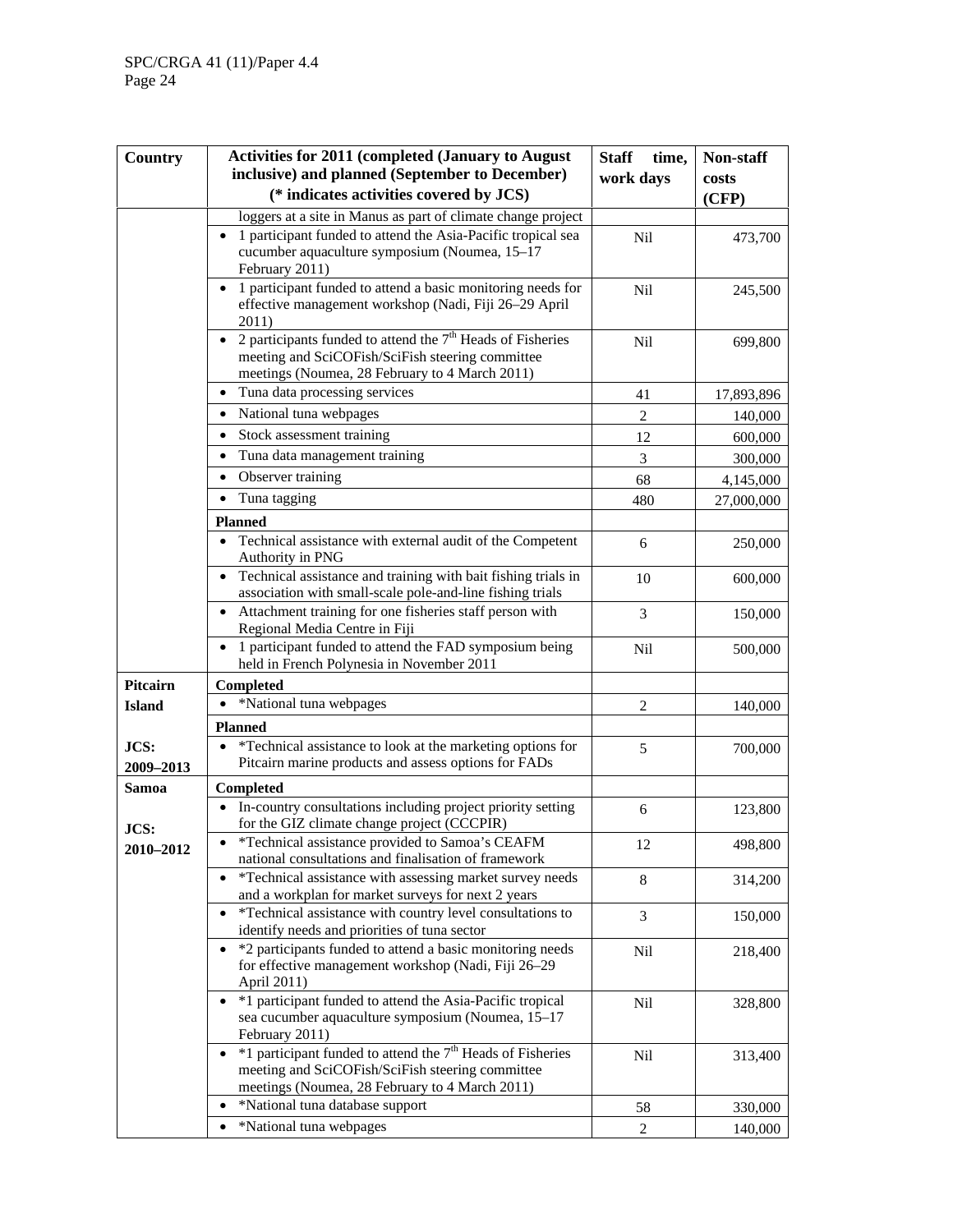| Country                             | <b>Activities for 2011 (completed (January to August)</b><br>inclusive) and planned (September to December)<br>(* indicates activities covered by JCS)               | <b>Staff</b><br>time,<br>work days | Non-staff<br>costs |
|-------------------------------------|----------------------------------------------------------------------------------------------------------------------------------------------------------------------|------------------------------------|--------------------|
|                                     |                                                                                                                                                                      |                                    | (CFP)              |
|                                     | *National tuna fisheries status report                                                                                                                               | 40                                 | Nil                |
|                                     | *Stock assessment training                                                                                                                                           | 6                                  | 300,000            |
|                                     | *Tuna data management training                                                                                                                                       | 3                                  | 300,000            |
|                                     | *Observer training<br>٠                                                                                                                                              | 27                                 | 440,000            |
|                                     | *Tuna fishery monitoring support                                                                                                                                     | 18                                 | 1,100,000          |
|                                     | <b>Planned</b>                                                                                                                                                       |                                    |                    |
|                                     | Technical assistance with undertaking an economic<br>assessment of setting up an aquarium fish fishery and<br>reviewing the economics of tilapia farming in Samoa    | 5                                  | 325,000            |
|                                     | *Technical assistance with reviewing tilapia aquaculture<br>in the country                                                                                           | 5                                  | 300,000            |
|                                     | *Technical assistance and input to the feed ingredients<br>survey for freshwater shrimp aquaculture                                                                  | $\overline{2}$                     | Nil                |
|                                     | *Technical assistance with conducting surveys for finfish<br>$\bullet$<br>spawning aggregations planned for November 2011                                            | 10                                 | 375,000            |
|                                     | • * Attachment training for one fisheries staff person with<br>Regional Media Centre in Fiji                                                                         | 3                                  | 400,000            |
|                                     | • *1 participant funded to attend the FAD symposium being<br>held in French Polynesia in November 2011                                                               | <b>Nil</b>                         | 425,000            |
| <b>Solomon</b>                      | <b>Completed</b>                                                                                                                                                     | 12                                 | 615,200            |
| <b>Islands</b><br>JCS:<br>2009-2012 | *Technical assistance and training in FAD site surveying,<br>and FAD construction and deployment                                                                     | 22                                 | 749,400            |
|                                     | *Technical assistance with running a train-the-trainer<br>$\bullet$<br>workshop on FAD fishing skills                                                                | 12                                 | 615,200            |
|                                     | *Technical assistance with country level consultations to<br>identify needs and priorities of the tuna sector                                                        | 3                                  | 140,000            |
|                                     | *Assessment undertaken of the needs of the Competent<br>Authority and Soltai                                                                                         | 4                                  | 275,000            |
|                                     | • * Assistance in the risk assessment of introducing GIFT<br>(genetically improved farm tilapia) to Solomon Islands<br>through a consultancy                         | 6                                  | 650,700            |
|                                     | *Technical assistance with reviewing both the fisheries<br>legislation and sea cucumber management plan                                                              | $\sqrt{6}$                         | Nil                |
|                                     | *Technical assistance with the provision of information<br>and graphics for a dolphin poster                                                                         | 2                                  | Nil                |
|                                     | *Attachment training of 1 staff person from Solomon<br>Islands to Vanuatu sea cucumber assessment training                                                           | $\overline{2}$                     | 346,300            |
|                                     | Participation in GIZ mission to set priorities for climate<br>change work under the CCCPIR project                                                                   | 3                                  | Nil                |
|                                     | *1 participant funded to attend Asia-Pacific aquaculture<br>symposium and workshop on giant prawn culture in India<br>(January 2011)                                 | Nil                                | 468,200            |
|                                     | *2 participants (government and NGO) funded to attend a<br>basic monitoring needs for effective management<br>workshop (Nadi, Fiji 26-29 April 2011)                 | Nil                                | 260,100            |
|                                     | $*1$ participant funded to attend the $7th$ Heads of Fisheries<br>meeting and SciCOFish/SciFish steering committee<br>meetings (Noumea, 28 February to 4 March 2011) | Nil                                | 345,300            |
|                                     | *Tuna data processing services                                                                                                                                       | 14                                 | 6,097,845          |
|                                     | *National tuna database support                                                                                                                                      | 58                                 | 530,000            |
|                                     | *National tuna webpages                                                                                                                                              | $\overline{c}$                     | 140,000            |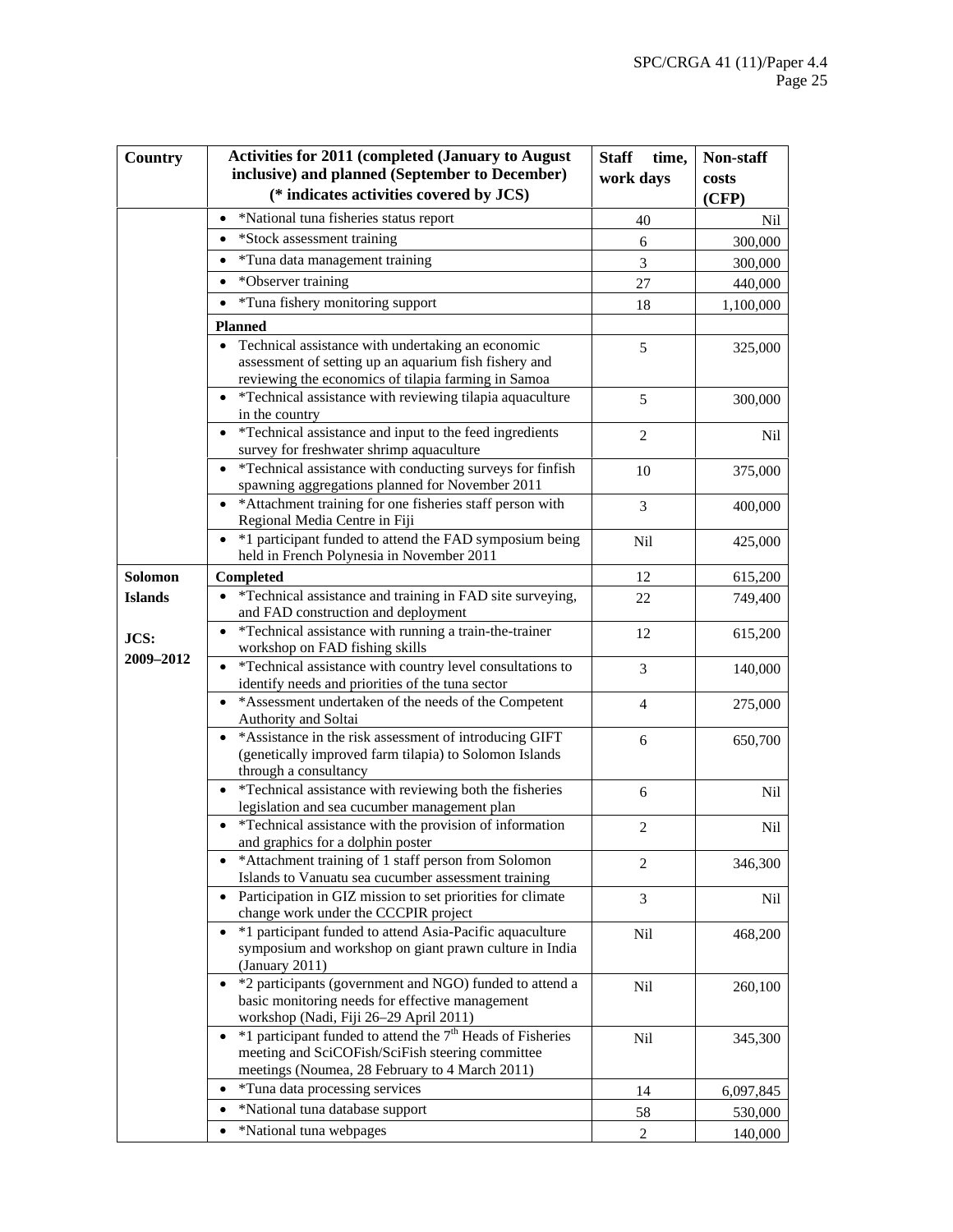| Country        | <b>Activities for 2011 (completed (January to August)</b>                                                                                                       | <b>Staff</b><br>time, | Non-staff |
|----------------|-----------------------------------------------------------------------------------------------------------------------------------------------------------------|-----------------------|-----------|
|                | inclusive) and planned (September to December)                                                                                                                  | work days             | costs     |
|                | (* indicates activities covered by JCS)                                                                                                                         |                       | (CFP)     |
|                | *National tuna fisheries status report                                                                                                                          | 40                    | Nil       |
|                | *Stock assessment training<br>$\bullet$                                                                                                                         | 6                     | 300,000   |
|                | *Tuna data management training<br>$\bullet$                                                                                                                     | 3                     | 300,000   |
|                | *Observer training<br>$\bullet$                                                                                                                                 | 92                    | 1,525,000 |
|                | *Tuna fishery monitoring support                                                                                                                                | 17                    | 1,010,000 |
|                | *Tuna tagging<br>$\bullet$                                                                                                                                      | 10                    | 900,000   |
|                | <b>Planned</b>                                                                                                                                                  |                       |           |
|                | *Technical assistance with external audit of the<br>$\bullet$                                                                                                   | 6                     | 250,000   |
|                | Competent Authority in Solomon Islands                                                                                                                          |                       |           |
|                | • *Technical assistance and training in thermal processes<br>for Competent Authority inspectors and Soltai quality<br>assurance inspectors and retort operators | 12                    | 450,000   |
|                | • *Technical assistance and training in sea cucumber survey<br>methodologies and initiate survey                                                                | 15                    | 850,000   |
|                | • *Technical assistance and input to the feed ingredients<br>survey for freshwater shrimp aquaculture                                                           | $\overline{2}$        | Nil       |
|                | • Participation in mariculture review with Solomon Islands<br>as a case study for the review                                                                    | $\tau$                | 350,000   |
|                | Completion of reports on Mozambique tilapia growth<br>trials                                                                                                    | $\overline{4}$        | Nil       |
|                | *2 participants funded to attend the SPC practical safety<br>$\bullet$<br>and fishing course for fisheries officers in Santo, Vanuatu                           | Nil                   | 740,000   |
|                | *1 participant funded to attend the FAD symposium being<br>$\bullet$<br>held in French Polynesia in November 2011                                               | Nil                   | 450,000   |
| <b>Tokelau</b> | Completed                                                                                                                                                       |                       |           |
|                | • National Tuna webpages                                                                                                                                        | $\overline{2}$        | 140,000   |
| Draft JCS:     | National tuna fisheries status report<br>$\bullet$                                                                                                              | 40                    | Nil       |
| 2008-2010      | Stock assessment training                                                                                                                                       | 6                     | 500,000   |
|                | Tuna data management training<br>$\bullet$                                                                                                                      | 3                     | 500,000   |
|                | <b>Planned</b>                                                                                                                                                  |                       |           |
|                | *Technical assistance and training in tuna longline<br>operations, sea safety and fish handling and preservation<br>through a consultancy                       | $\overline{2}$        | 1,000,000 |
|                | *1 participant funded to attend the joint SPC/FAO<br>regional aquaculture workshop (Nadi, 11-14 October<br>2011)                                                | Nil                   | 450,000   |
|                | *1 participant funded to attend the FAD symposium being<br>٠<br>held in French Polynesia in November 2011                                                       | Nil                   | 500,000   |
| Tonga          | <b>Completed</b>                                                                                                                                                |                       |           |
|                | *Technical assistance and training with the extension of<br>$\bullet$                                                                                           | 15                    | 475,800   |
| JCS:           | the CEAFM programme in Tonga                                                                                                                                    |                       |           |
| 2009-2013      | *Reports completed for ACIAR mini-projects that have<br>been completed in Tonga                                                                                 | 5                     | Nil       |
|                | *Funding of two attachments to Noumea to enter and<br>analyse sea cucumber data collected and produce<br>management advice for the sea cucumber fishery         | 30                    | 1,087,200 |
|                | *1 participant funded to attend the Asia-Pacific tropical<br>$\bullet$<br>sea cucumber aquaculture symposium (Noumea, 15-17<br>February 2011)                   | Nil                   | 242,900   |
|                | *2 participants funded to attend a basic monitoring needs                                                                                                       | Nil                   | 210,500   |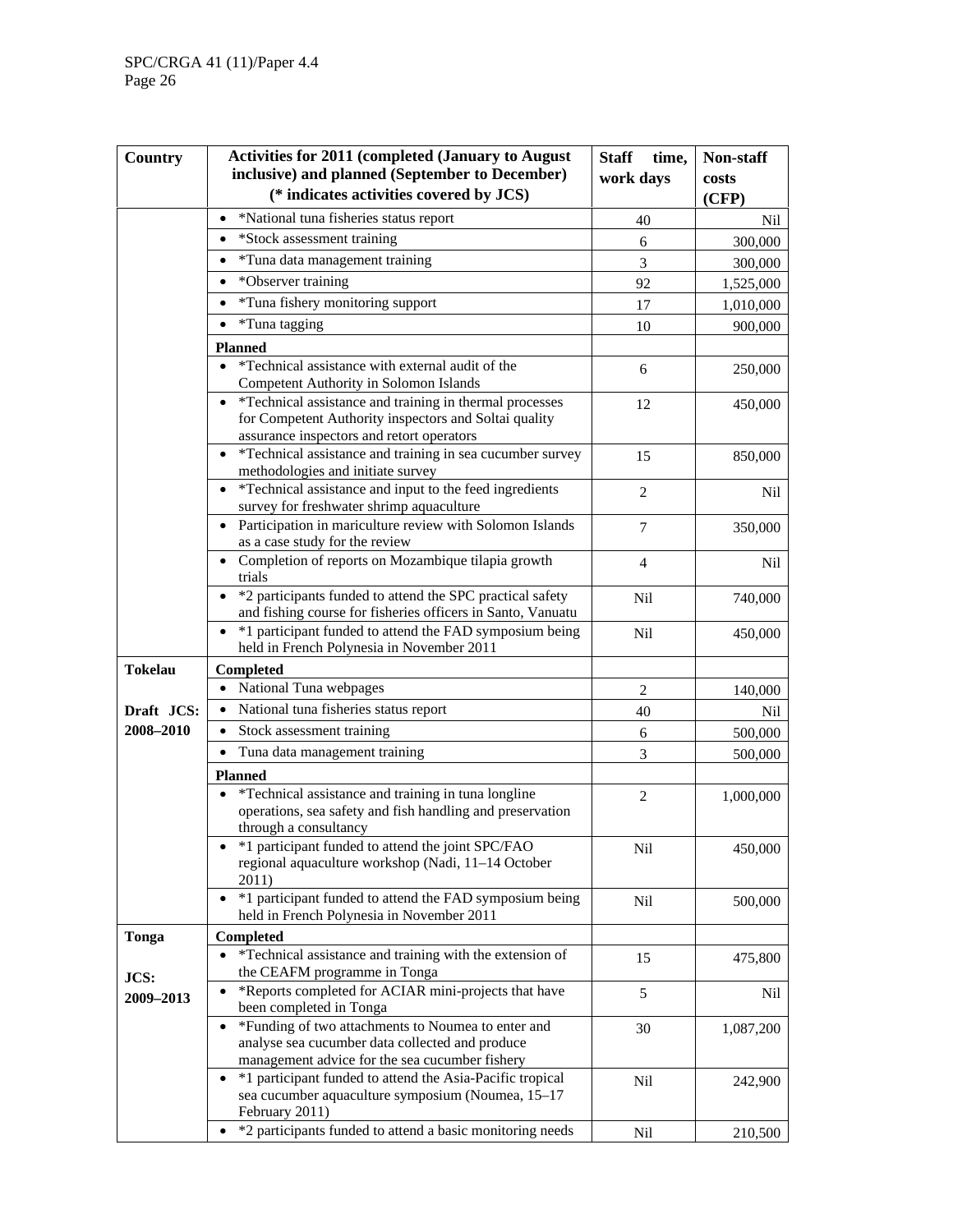| Country                 | <b>Activities for 2011 (completed (January to August)</b>                                                                                                                    | <b>Staff</b><br>time, | Non-staff |
|-------------------------|------------------------------------------------------------------------------------------------------------------------------------------------------------------------------|-----------------------|-----------|
|                         | inclusive) and planned (September to December)                                                                                                                               | work days             | costs     |
|                         | (* indicates activities covered by JCS)                                                                                                                                      |                       | (CFP)     |
|                         | for effective management workshop (Nadi, Fiji 26-29<br>April 2011)                                                                                                           |                       |           |
|                         | • $*2$ participants funded to attend the $7th$ Heads of Fisheries<br>meeting and SciCOFish/SciFish steering committee                                                        | <b>Nil</b>            | 671,100   |
|                         | meetings (Noumea, 28 February to 4 March 2011)                                                                                                                               |                       |           |
|                         | • *Tuna data processing services                                                                                                                                             | Nil                   | 62,003    |
|                         | *National tuna database support<br>$\bullet$                                                                                                                                 | 58                    | 290,000   |
|                         | *National tuna webpages                                                                                                                                                      | 2                     | 140,000   |
|                         | *Stock assessment training                                                                                                                                                   | $\sqrt{6}$            | 300,000   |
|                         | *Tuna data management training                                                                                                                                               | $\overline{7}$        | 300,000   |
|                         | *Observer training<br>$\bullet$                                                                                                                                              | 36                    | 470,000   |
|                         | *Tuna fishery monitoring support<br>$\bullet$                                                                                                                                | 21                    | 1,270,000 |
|                         | <b>Planned</b>                                                                                                                                                               |                       |           |
|                         | *Technical assistance and advice on the importing<br>requirements for GIFT tilapia and biosecurity risks                                                                     | 5                     | 300,000   |
|                         | *1 participant funded to attend the FAD symposium being<br>held in French Polynesia in November 2011                                                                         | <b>Nil</b>            | 450,000   |
| Tuvalu                  | Completed                                                                                                                                                                    |                       |           |
| JCS:                    | *Technical assistance with the review of coastal fisheries<br>legislation and regulations                                                                                    | 6                     | 324,000   |
| 2008-2012               | *Capacity building/training in finfish, invertebrate and<br>habitat monitoring and conducting surveys to set baseline<br>for climate change monitoring programme             | 60                    | 2,902,100 |
|                         | *Funding assistance for travel for a Tuvaluan PhD student<br>$\bullet$<br>to participate in data collection in Tuvalu                                                        | Nil                   | 129,900   |
|                         | $\bullet$ *1 participant funded to attend the $7th$ Heads of Fisheries<br>meeting and SciCOFish/SciFish steering committee<br>meetings (Noumea, 28 February to 4 March 2011) | Nil                   | 366,300   |
|                         | *National tuna database support<br>٠                                                                                                                                         | 58                    | 40,000    |
|                         | *National tuna webpages<br>$\bullet$                                                                                                                                         | $\sqrt{2}$            | 140,000   |
|                         | *National tuna fisheries status report<br>$\bullet$                                                                                                                          | 5                     | Nil       |
|                         | *Stock assessment training                                                                                                                                                   | 12                    | 420,000   |
|                         | *Tuna data management training                                                                                                                                               | $\mathfrak 3$         | 300,000   |
|                         | *Observer training<br>٠                                                                                                                                                      | 15                    | 100,000   |
|                         | <b>Planned</b>                                                                                                                                                               |                       |           |
|                         | *Technical assistance with an assessment of giant clam<br>and milkfish aquaculture potential                                                                                 | $\tau$                | 250,000   |
|                         | *1 participant funded to attend the SPC practical safety<br>and fishing course for fisheries officers in Santo, Vanuatu                                                      | Nil                   | 400,000   |
|                         | *1 participant funded to attend the FAD symposium being<br>$\bullet$<br>held in French Polynesia in November 2011                                                            | Nil                   | 450,000   |
| <b>Vanuatu</b>          | <b>Completed</b>                                                                                                                                                             |                       |           |
|                         | *Technical assistance and training with undertaking sea<br>$\bullet$                                                                                                         | 20                    | 1,722,600 |
| Draft JCS:<br>2010-2015 | cucumber surveys and assessment<br>*Technical assistance with the review of Vanuatu's<br>fisheries legislation                                                               | 6                     | 158,100   |
|                         | *Technical assistance and assessment of needs for the<br>establishment of a Competent Authority in Vanuatu                                                                   | 6                     | 277,200   |
|                         | *Technical assistance with writing, production and                                                                                                                           | 30                    | 200,000   |